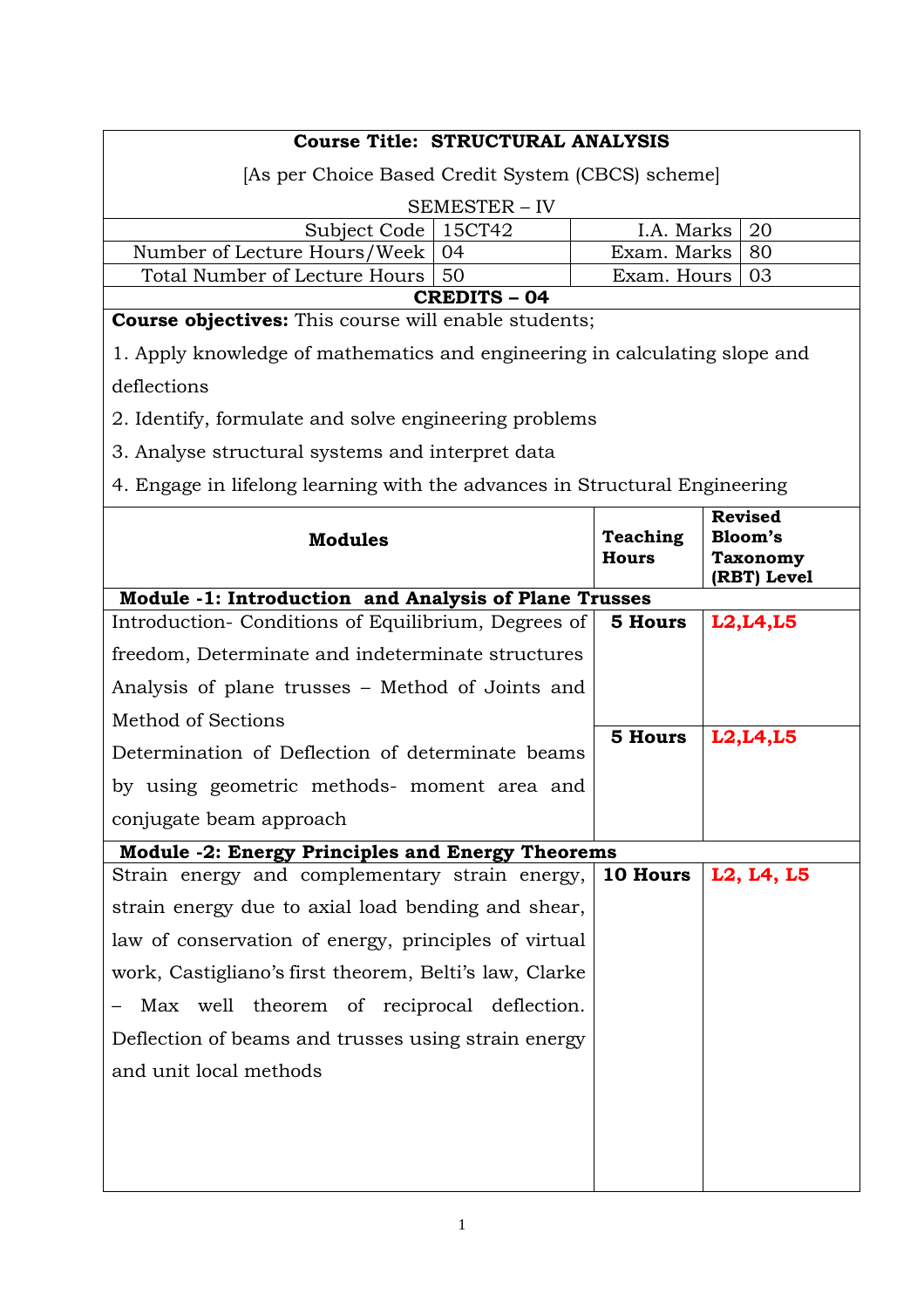| <b>Module-3: Arches and Cable Structures</b>       |                       |            |
|----------------------------------------------------|-----------------------|------------|
| Analysis of three hinged parabolic arch with       | 10 Hours              | L2, L4, L5 |
| supports at same levels – determination of thrust, |                       |            |
| shear and bending moment. Analysis of cables       |                       |            |
| under point load and u.d.l length of cables        |                       |            |
| (supports at same level).                          |                       |            |
| <b>Module -4: Deflection of Beams</b>              |                       |            |
| Analysis of statically indeterminate beam- Propped | <b>10 Hours</b>       | L2, L4, L5 |
| cantilever using consistent deformation method     |                       |            |
| Analysis of continuous beams using Clapeyron's     |                       |            |
| three moment equation                              |                       |            |
| <b>Module -5: Deflection of Beams</b>              |                       |            |
| Analysis of continuous beams and<br>simple         | <b>5 Hours</b>        | L2, L4, L5 |
| orthogonal portal frames (without sway) by slope   |                       |            |
| deflection method                                  |                       |            |
| Analysis of continuous beams and                   | $simple \mid 5$ Hours | L2, L4, L5 |
| orthogonal portal frames (without sway) by moment  |                       |            |
| distribution method.                               |                       |            |

# **Course outcomes:**

After studying this course, students will be able;

1. Evaluate the forces in determinate trusses by method of joints and sections.

2. Evaluate the deflection of cantilever, simply supported and overhanging

beams by different methods

3. Understand the energy principles and energy theorems and its applications to

determine the deflections of trusses and bent frames.

4. Determine the stress resultants in arches and cables.

# **Program Objectives (as per NBA)**

- *1. Engineering Knowledge.*
- *2. Problem Analysis.*
- **3.** *Interpretation of data.*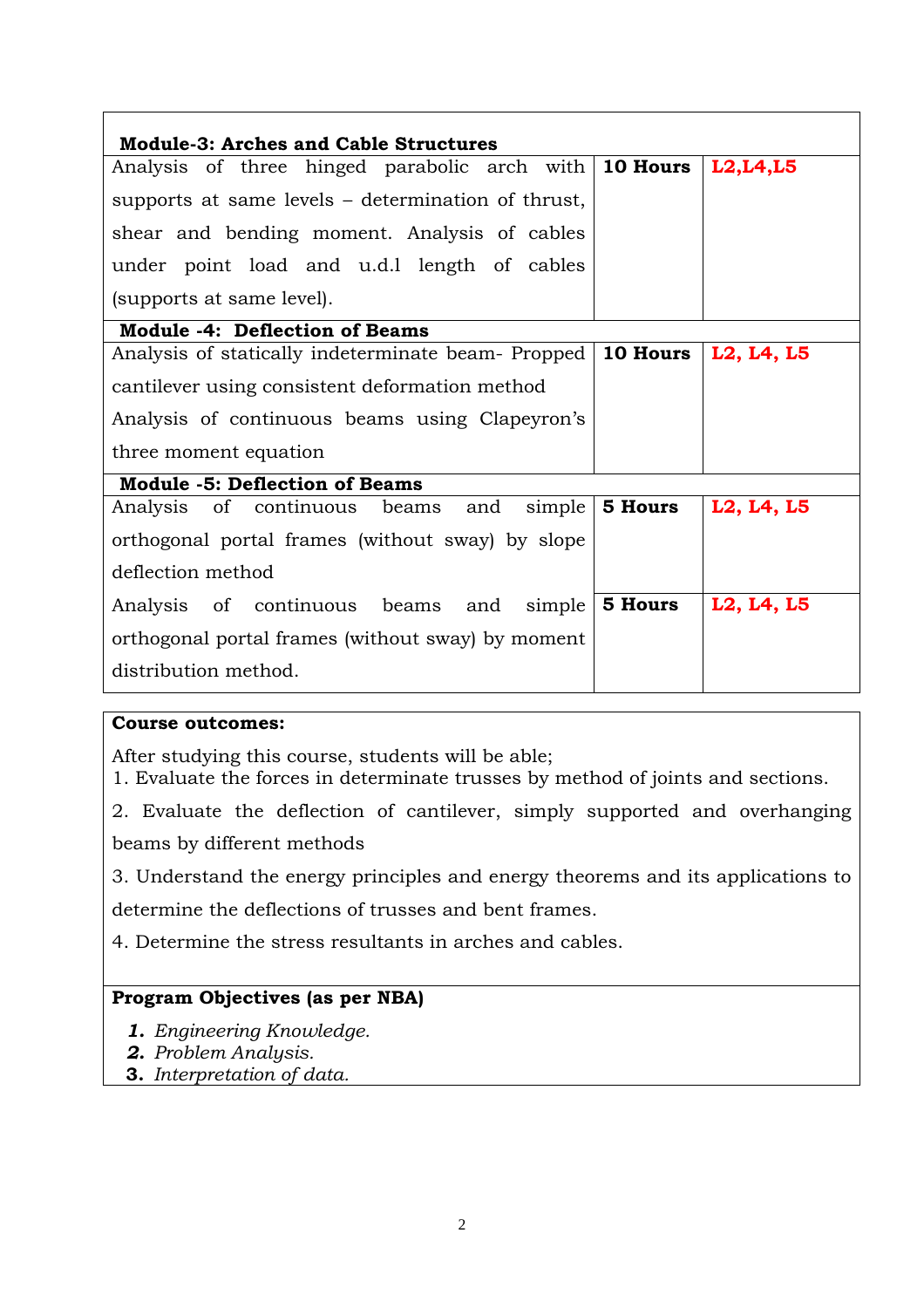#### **Question paper pattern:**

- The question paper will have Ten questions, each full question carrying 16 marks.
- There will be two full questions (with a maximum three sub divisions, if necessary) from each module.
- Each full question shall cover the topics under a module.
- *The students shall answer Five full questions selecting one full question from each module.*
- If more than one question is answered in modules, best answer will be considered for the award of marks limiting one full question answer in each module.

### **Text Books:**

- 1. Pundit Gupta Structural Analysis Vol. 1 and II.
- 2. C.S. Reddy Basic Structural Analysis, TMH.

- 1. Indeterminate Structural Analysis J. Sterling Kinney
- 2. Elemental Structural Analysis Noris C H, Wilbur J.B
- 3. Intermediate Structural Analysis C.K.Wang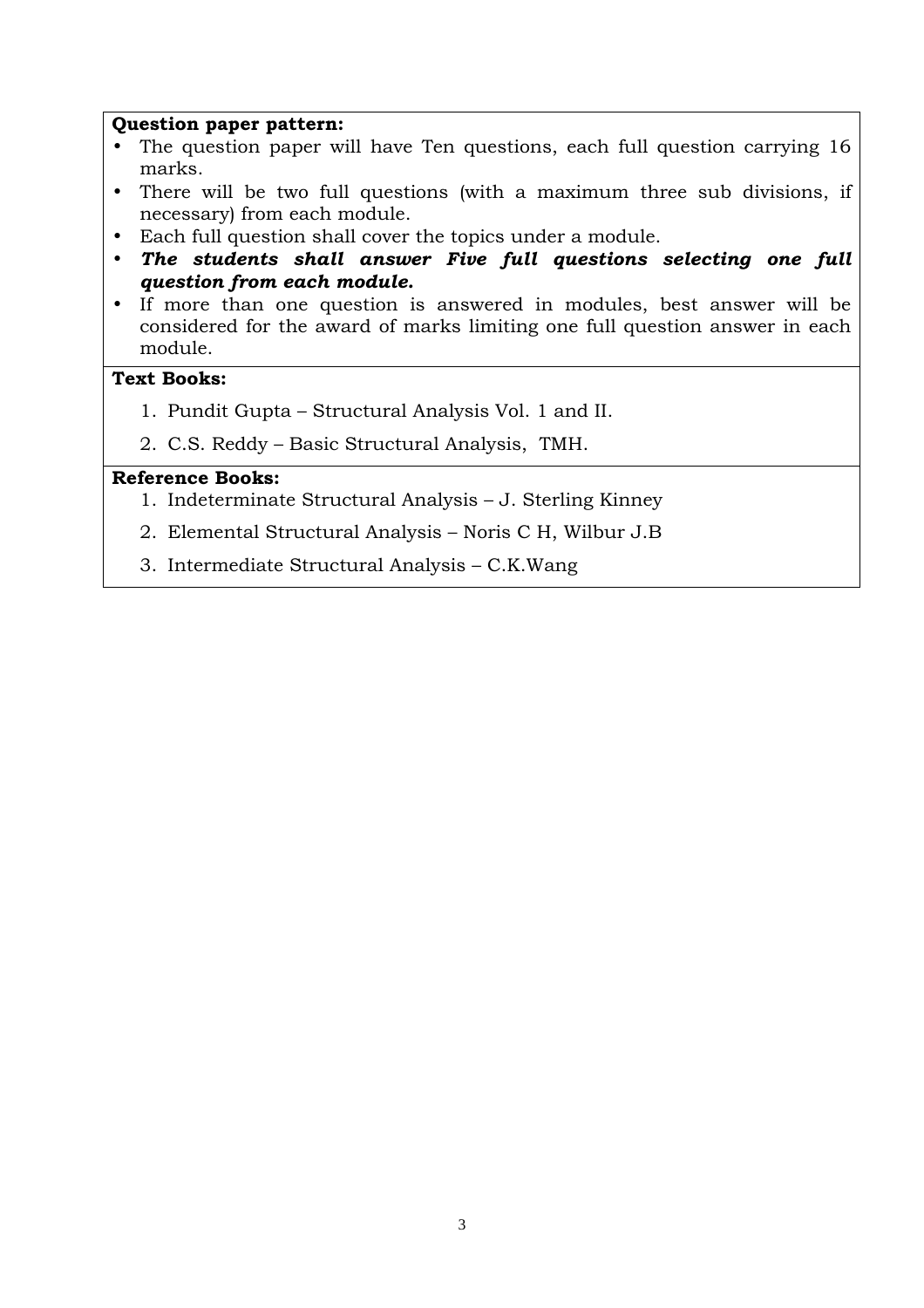|                                                                                                                                                                                                                                                                                                                                                                     | Course Title: SURVEYING - II                      |                          |                       |                            |  |
|---------------------------------------------------------------------------------------------------------------------------------------------------------------------------------------------------------------------------------------------------------------------------------------------------------------------------------------------------------------------|---------------------------------------------------|--------------------------|-----------------------|----------------------------|--|
|                                                                                                                                                                                                                                                                                                                                                                     | [As per Choice Based Credit System (CBCS) scheme] |                          |                       |                            |  |
|                                                                                                                                                                                                                                                                                                                                                                     | SEMESTER - IV                                     |                          |                       |                            |  |
| Subject Code<br>Number of Lecture Hours/Week                                                                                                                                                                                                                                                                                                                        | 15CT43<br>04                                      | IA Marks<br>Exam Marks   |                       | 20                         |  |
| Total Number of Lecture Hours                                                                                                                                                                                                                                                                                                                                       | 50                                                | Exam Hours               |                       | 80<br>03                   |  |
|                                                                                                                                                                                                                                                                                                                                                                     | <b>CREDITS - 04</b>                               |                          |                       |                            |  |
| <b>Course objectives:</b>                                                                                                                                                                                                                                                                                                                                           |                                                   |                          |                       |                            |  |
| The objectives of this course is to make students to learn:<br>1. Understand the basic principles of Surveying<br>2. Learn Linear and Angular measurements to arrive at solutions to basic<br>surveying problems.<br>3. Employ conventional surveying methods for curve setting<br>4. Acquire the surveying data to compute areas and volumes and draw<br>contours. |                                                   |                          |                       | <b>Revised</b>             |  |
| <b>Modules</b>                                                                                                                                                                                                                                                                                                                                                      |                                                   | Teaching<br><b>Hours</b> | (RBT)<br><b>Level</b> | Bloom's<br><b>Taxonomy</b> |  |
| Module -1                                                                                                                                                                                                                                                                                                                                                           |                                                   |                          |                       |                            |  |
| THEODOLITE SURVEY                                                                                                                                                                                                                                                                                                                                                   |                                                   | <b>6 Hours</b>           | L1, L2                |                            |  |
| Theodolite and types, Fundamental axes and parts                                                                                                                                                                                                                                                                                                                    |                                                   |                          |                       |                            |  |
| οf<br>transit theodolite, uses of theodolite,<br>a -                                                                                                                                                                                                                                                                                                                |                                                   |                          |                       |                            |  |
| Temporary adjustments of a transit theodolite,                                                                                                                                                                                                                                                                                                                      |                                                   |                          |                       |                            |  |
| Measurement of horizontal angles – Method of                                                                                                                                                                                                                                                                                                                        |                                                   |                          |                       |                            |  |
| repetitions and reiterations, Measurements of                                                                                                                                                                                                                                                                                                                       |                                                   |                          |                       |                            |  |
| vertical angles, Prolonging a straight line by a                                                                                                                                                                                                                                                                                                                    |                                                   |                          |                       |                            |  |
| theodolite in adjustment and theodolite not in                                                                                                                                                                                                                                                                                                                      |                                                   |                          |                       |                            |  |
| adjustment                                                                                                                                                                                                                                                                                                                                                          |                                                   |                          |                       |                            |  |
| PERMANENT ADJUSTMENT OF DUMPY LEVEL                                                                                                                                                                                                                                                                                                                                 |                                                   | 4 Hours                  | L1, L2                |                            |  |
| AND TRANSIT THEODOLITE: Interrelationship                                                                                                                                                                                                                                                                                                                           |                                                   |                          |                       |                            |  |
| between fundamental axes for instrument to be in                                                                                                                                                                                                                                                                                                                    |                                                   |                          |                       |                            |  |
| adjustment and step by step procedure of                                                                                                                                                                                                                                                                                                                            |                                                   |                          |                       |                            |  |
| obtaining permanent adjustments                                                                                                                                                                                                                                                                                                                                     |                                                   |                          |                       |                            |  |
|                                                                                                                                                                                                                                                                                                                                                                     |                                                   |                          |                       |                            |  |
|                                                                                                                                                                                                                                                                                                                                                                     |                                                   |                          |                       |                            |  |
|                                                                                                                                                                                                                                                                                                                                                                     |                                                   |                          |                       |                            |  |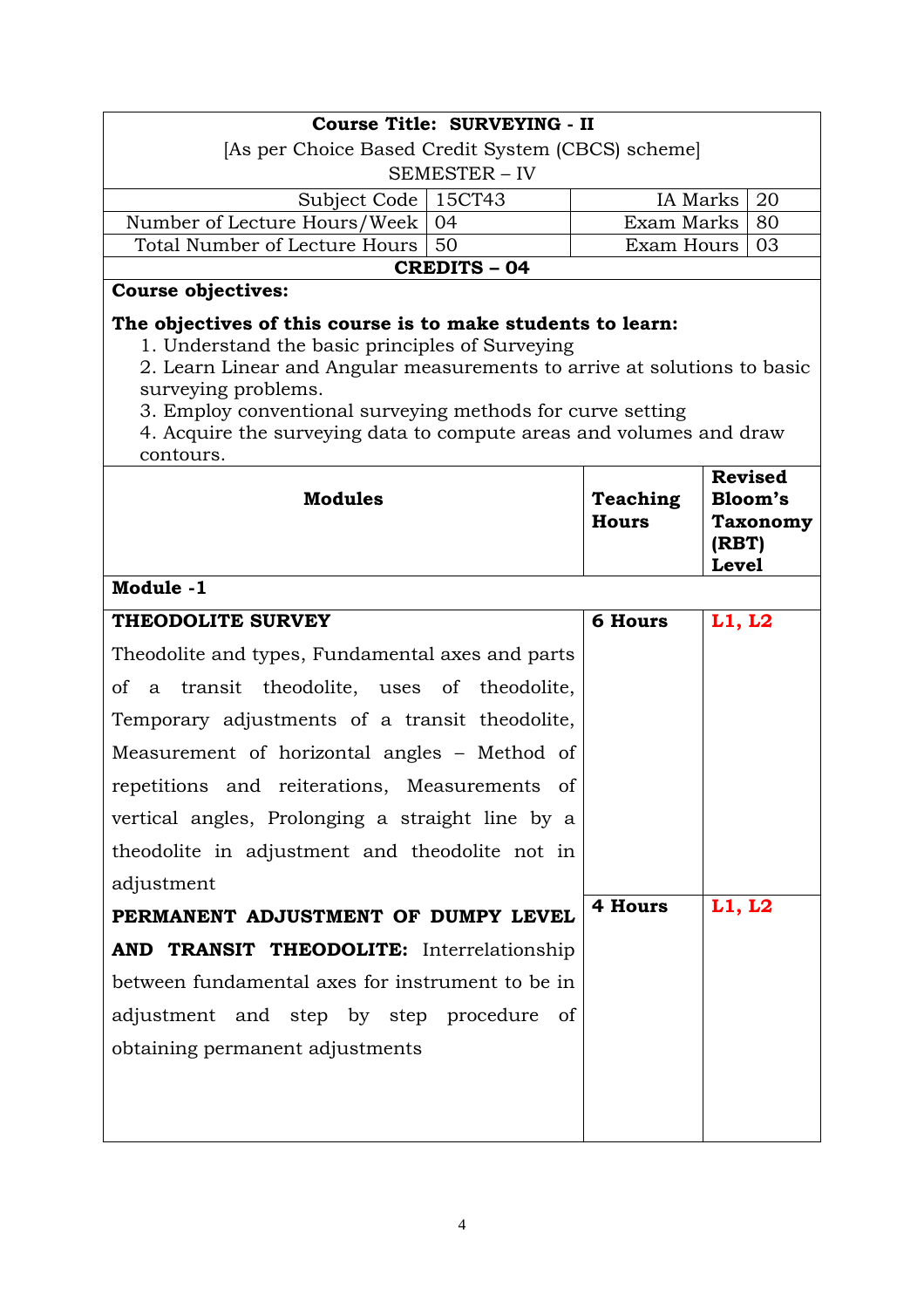| Module -2                                               |                |        |
|---------------------------------------------------------|----------------|--------|
| TRIGONOMETRIC LEVELLING                                 | 10 Hours       | L1, L2 |
| Determination of elevation of objects when the base is  |                |        |
| accessible and inaccessible by single plane and double  |                |        |
| plane method, Distance and difference in elevation      |                |        |
| between two inaccessible objects by double plane        |                |        |
| method. Salient features of Total Station, Advantages   |                |        |
| of Total Station over conventional instruments,         |                |        |
| Application of Total Station.                           |                |        |
|                                                         |                |        |
| Module -3                                               |                |        |
| <b>TACHEOMETRY</b>                                      | <b>5 Hours</b> | L1, L2 |
| Basic principle, Types of tacheometric survey,          |                |        |
| Tacheometric equation for horizontal line of sight      |                |        |
| and inclined line of sight in fixed hair method,        |                |        |
| Anallactic lens in external focusing telescopes,        |                |        |
| Reducing the constants in internal focusing             |                |        |
| telescope, Moving hair method and tangential            |                |        |
| method, Subtance bar, Beaman stadia arc.                | <b>5 Hours</b> | L1, L2 |
| <b>CURVE SETTING (Simple curves)</b>                    |                |        |
| Curves – Necessity – Types, Simple curves,              |                |        |
| Elements, Designation of curves, Setting out            |                |        |
| simple curves by linear methods, Setting out            |                |        |
| curves by Rankines deflection angle method.             |                |        |
| Module -4                                               |                |        |
|                                                         | <b>5 Hours</b> | L1, L2 |
| <b>SETTING</b> (Compound and<br><b>CURVE</b><br>Reverse |                |        |
| curves)                                                 |                |        |
| Compound curves, Elements, Design of compound           |                |        |
| curves, Setting out of compound curves, Reverse         |                |        |
| curve between two parallel straights (Equal radius      |                |        |
| and unequal radius).                                    |                |        |
|                                                         |                |        |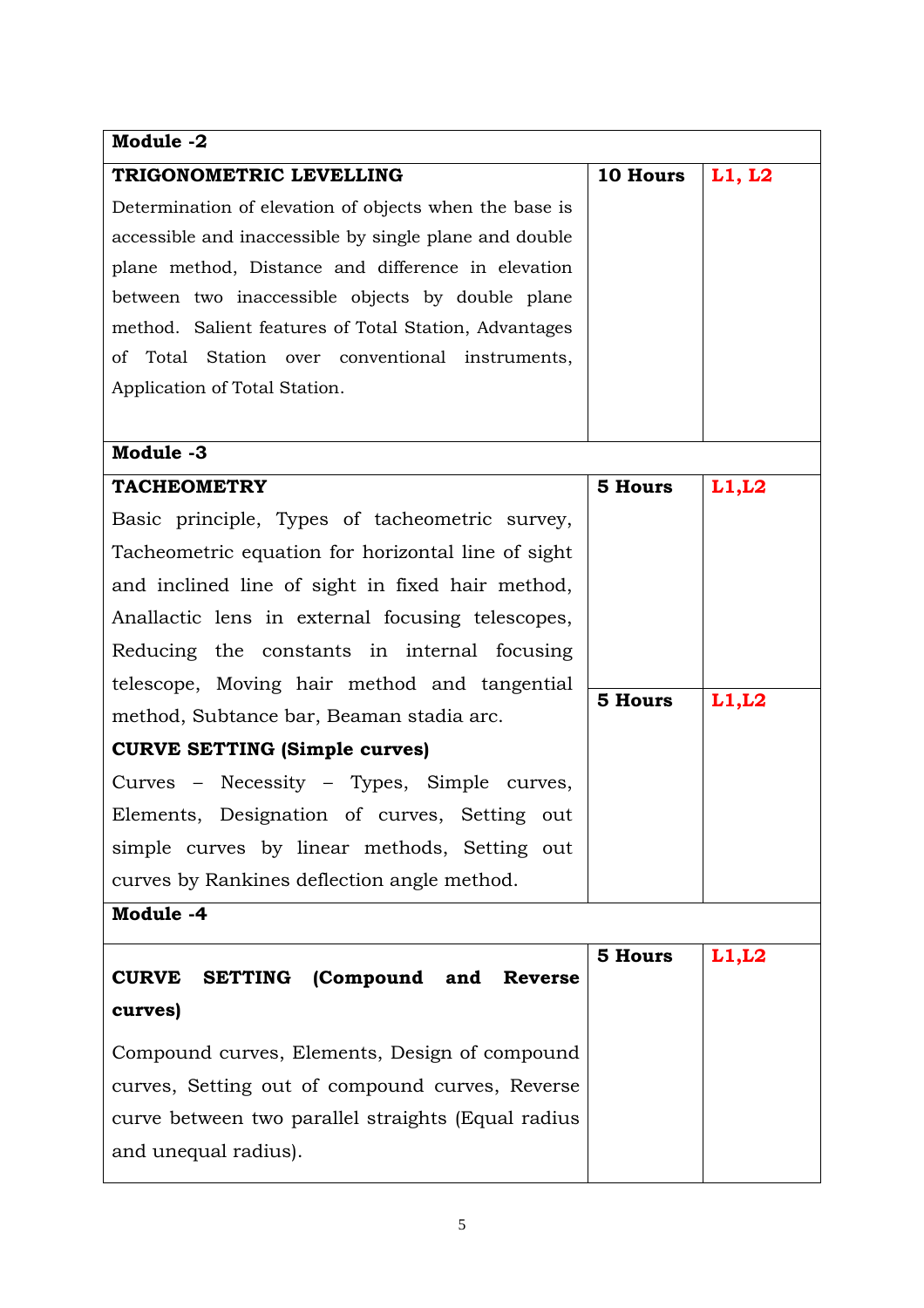| CURVE SETTING (Transition and Vertical 5 Hours                                                                                             |  |          | L1, L2 |
|--------------------------------------------------------------------------------------------------------------------------------------------|--|----------|--------|
| curves)                                                                                                                                    |  |          |        |
| Transition curves, Characteristics, Length of                                                                                              |  |          |        |
| Transition curve, Setting out cubic Parabola and                                                                                           |  |          |        |
| Bernoulli's Lemniscates, Vertical curves - Types -                                                                                         |  |          |        |
| Simple numerical problems.                                                                                                                 |  |          |        |
|                                                                                                                                            |  |          |        |
| Module -5                                                                                                                                  |  |          |        |
| <b>AREAS AND VOLUMES</b>                                                                                                                   |  | 10 Hours | L1, L2 |
| Calculation of area from cross staff surveying,                                                                                            |  |          |        |
| Calculation of area of a closed traverse by                                                                                                |  |          |        |
| coordinates method. Planimeter – principle of                                                                                              |  |          |        |
| working and use of planimeter to measure areas,                                                                                            |  |          |        |
|                                                                                                                                            |  |          |        |
| digital planimter, Computations of volumes by                                                                                              |  |          |        |
| trapezoidal and prismoidal rule, Capacity contours                                                                                         |  |          |        |
| <b>Course outcomes:</b>                                                                                                                    |  |          |        |
| After successful completion of the course, the student will be able to:                                                                    |  |          |        |
| 1. Possess a sound knowledge of fundamental principles of surveying<br>2. Measurement of vertical and horizontal plane, linear and angular |  |          |        |
| dimensions to arrive at solutions to basic surveying problems                                                                              |  |          |        |
| 3. Apply the knowledge of conventional surveying methods for curve                                                                         |  |          |        |
| setting<br>4. Analyse the data to compute areas and volumes and draw contours.                                                             |  |          |        |
| Program Objectives (as per NBA)                                                                                                            |  |          |        |
| <b>1.</b> Engineering Knowledge.                                                                                                           |  |          |        |
| 2. Problem Analysis.                                                                                                                       |  |          |        |
| <b>3.</b> Interpretation of data.                                                                                                          |  |          |        |
| Question paper pattern:<br>The question paper will have Ten questions, each full question carrying                                         |  |          |        |
| 16 marks.                                                                                                                                  |  |          |        |
| There will be two full questions (with a maximum Three sub divisions, if                                                                   |  |          |        |
| necessary) from each module.                                                                                                               |  |          |        |
| Each full question shall cover the topics under a module.                                                                                  |  |          |        |
| The students shall answer Five full questions selecting one full question                                                                  |  |          |        |
| from each module.                                                                                                                          |  |          |        |
| If more than one question is answered in modules, best answer will be<br>$\bullet$                                                         |  |          |        |
| considered for the award of marks limiting one full question answer in                                                                     |  |          |        |

each module.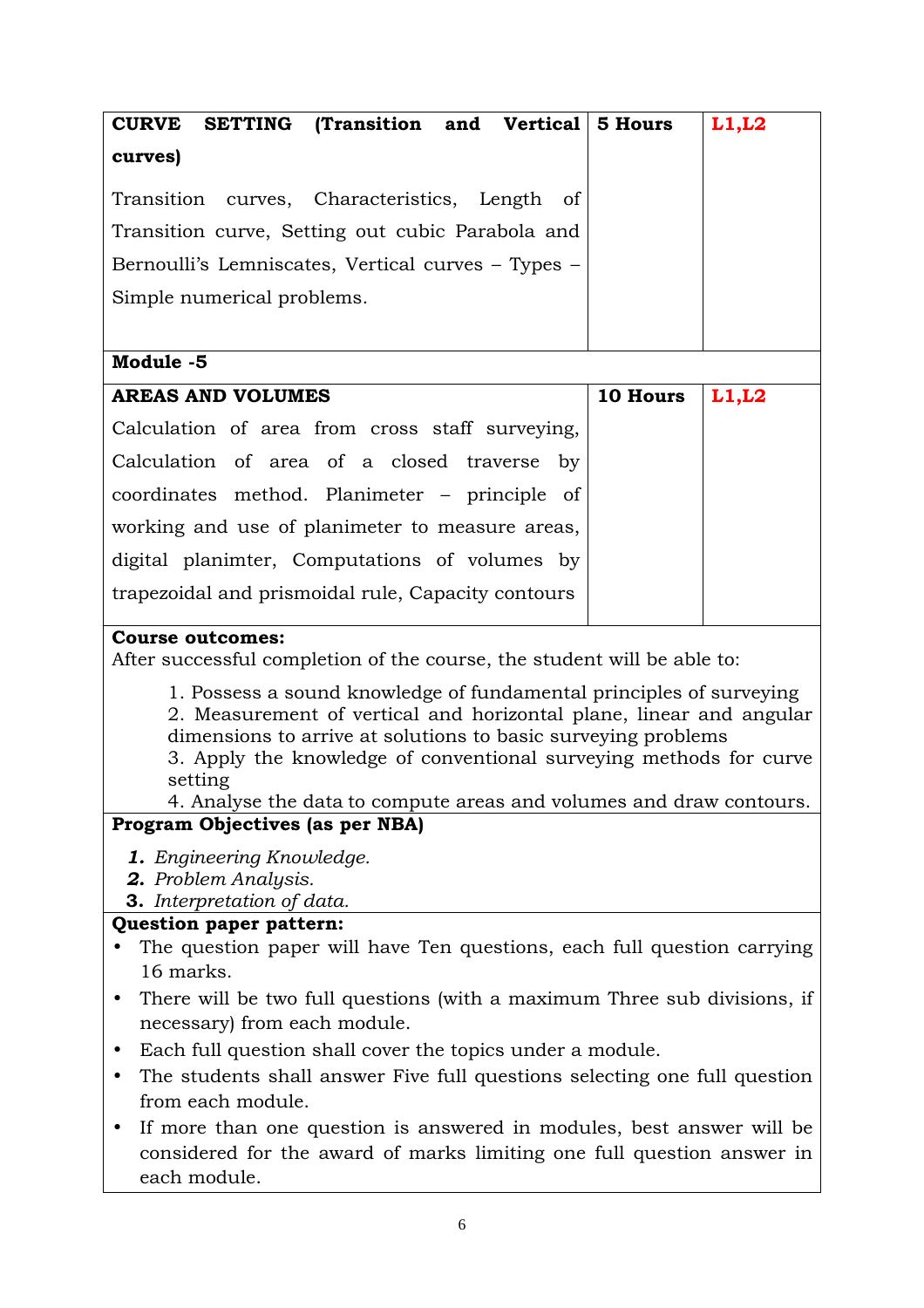### **Text Books:**

- 1. '**Surveying'** Vol 2 and Vol 3 B. C. Punmia, Laxmi Publications
- 2**.'Plane Surveying'** A. M. Chandra New age international ( P) Ltd

3**.'Higher Surveying'** A.M. Chandra New age international (P) Ltd

- 1. **Fundamentals of Surveying**  Milton O. Schimidt Wong, Thomson Learning.
- 2. **Fundamentals of Surveying**  S.K. Roy Prentice Hall of India
- 3. **Surveying**, Arther Bannister et al., Pearson Education, India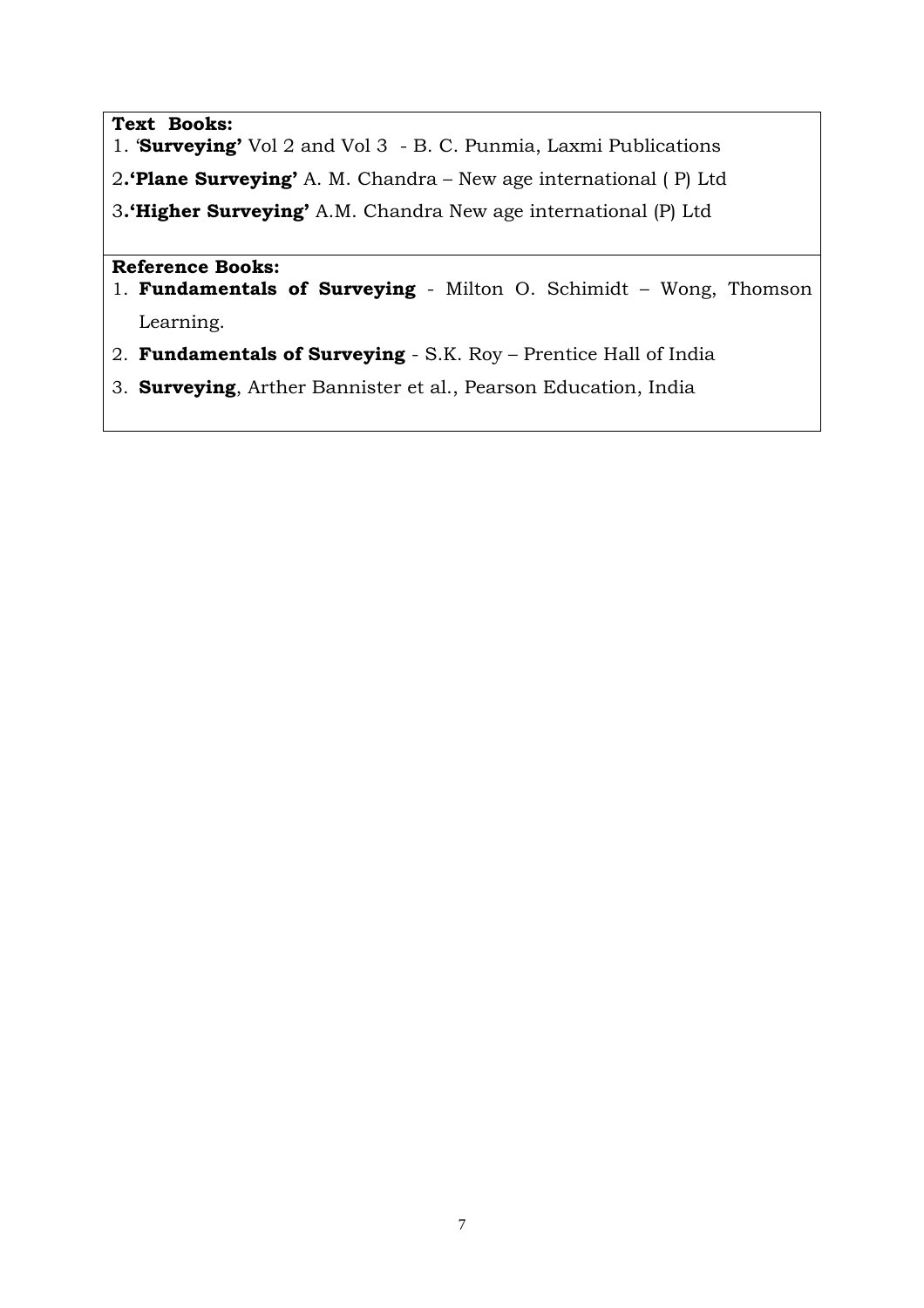| <b>Course Title: Concrete Technology</b>                                 |                 |                                |  |  |
|--------------------------------------------------------------------------|-----------------|--------------------------------|--|--|
| [As per Choice Based Credit System (CBCS) scheme]                        |                 |                                |  |  |
|                                                                          |                 |                                |  |  |
| <b>SEMESTER - IV</b><br>Subject Code   15CV/CT44                         | I.A. Marks      | 20                             |  |  |
| Number of Lecture Hours/Week<br>04                                       | Exam. Marks     | 80                             |  |  |
| Total Number of Lecture Hours<br>50                                      | Exam. Hours     | 03                             |  |  |
| <b>CREDITS - 04</b>                                                      |                 |                                |  |  |
| <b>Course objectives:</b> This course will enable students;              |                 |                                |  |  |
| 1. Recognize the importance of material characteristics and their        |                 |                                |  |  |
| contributions to strength development in Concrete                        |                 |                                |  |  |
| 2. Proportion ingredients of Concrete to arrive at most desirable        |                 |                                |  |  |
| mechanical properties of Concrete.                                       |                 |                                |  |  |
| 3. Ascertain and measure engineering properties of concrete in fresh and |                 |                                |  |  |
| hardened state which meet the requirement of real time structures.       |                 |                                |  |  |
|                                                                          |                 | <b>Revised</b>                 |  |  |
| <b>Modules</b>                                                           | <b>Teaching</b> | Bloom's                        |  |  |
|                                                                          | <b>Hours</b>    | <b>Taxonomy</b><br>(RBT) Level |  |  |
| <b>Module-1: Concrete Ingredients</b>                                    |                 |                                |  |  |
| Cement - Cement manufacturing process, steps                             | 10 Hours        | L1, L2, L3                     |  |  |
| to reduce carbon footprint, chemical composition                         |                 |                                |  |  |
| and their importance, hydration of cement, types                         |                 |                                |  |  |
| of cement. Testing of cement.                                            |                 |                                |  |  |
| aggregate: Functions, requirement,<br>Fine                               |                 |                                |  |  |
| Alternatives to River sand, M-sand introduction                          |                 |                                |  |  |
| and manufacturing.                                                       |                 |                                |  |  |
| Coarse aggregate: Importance of size, shape and                          |                 |                                |  |  |
| texture. Grading and blending of aggregate.                              |                 |                                |  |  |
| Testing on aggregate, requirement.<br>Recycled                           |                 |                                |  |  |
| aggregates                                                               |                 |                                |  |  |
| Water $-$ qualities                                                      |                 |                                |  |  |
| of water.                                                                |                 |                                |  |  |
| Chemical admixtures – plasticizers, accelerators,                        |                 |                                |  |  |
| retarders and air entraining agents.                                     |                 |                                |  |  |
| Mineral admixtures - Pozzolanic and cementitious                         |                 |                                |  |  |
| materials, Fly ash, GGBS, silica<br>fumes,                               |                 |                                |  |  |
| Metakaolin and rice husk ash.                                            |                 |                                |  |  |
|                                                                          |                 |                                |  |  |
|                                                                          |                 |                                |  |  |
|                                                                          |                 |                                |  |  |
|                                                                          |                 |                                |  |  |
|                                                                          |                 |                                |  |  |
|                                                                          |                 |                                |  |  |
|                                                                          |                 |                                |  |  |
|                                                                          |                 |                                |  |  |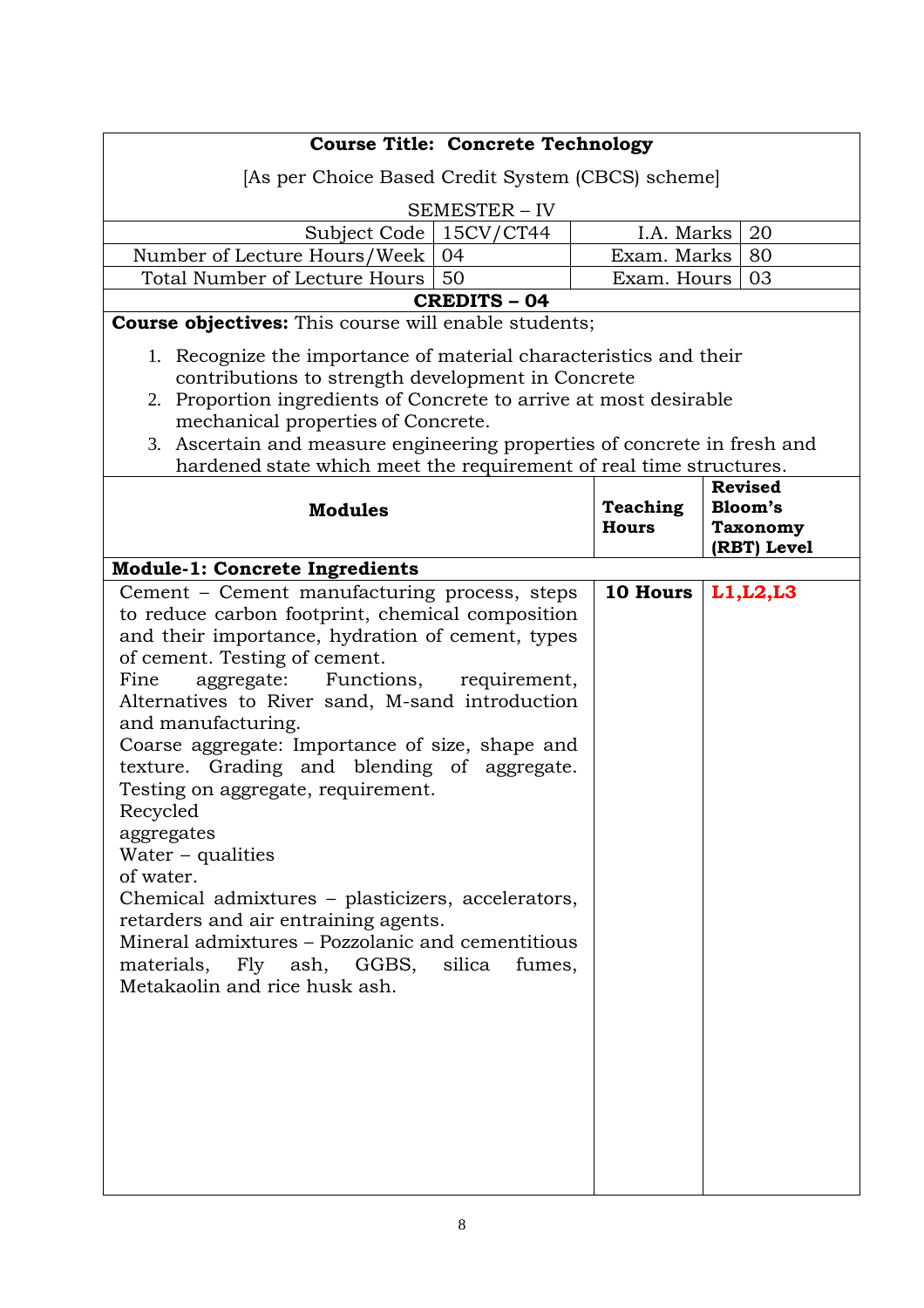| <b>Module -2: Fresh Concrete</b>                                |                    |                |
|-----------------------------------------------------------------|--------------------|----------------|
| Workability-factors affecting workability.                      | 10 Hours           | L1, L2, L3     |
| Measurement of workability-slump, Compaction                    |                    |                |
| factor and Vee-Bee Consistometer tests, flow                    |                    |                |
| tests. Segregation and bleeding. Process of                     |                    |                |
| manufacturing of concrete- Batching, Mixing,                    |                    |                |
| Transporting, Placing and Compaction. Curing -                  |                    |                |
| Methods of curing – Water curing, membrane                      |                    |                |
| curing, steam curing, accelerated curing, self-                 |                    |                |
| curing.                                                         |                    |                |
| Good and Bad practices of making and using                      |                    |                |
| fresh concrete and Effect of heat of hydration                  |                    |                |
| during mass concreting at project sites.                        |                    |                |
| <b>Module -3: Hardened Concrete</b>                             |                    |                |
| Factors influencing strength, $W/C$ ratio, gel/space   10 Hours |                    | L1, L2, L3     |
| ratio, Maturity concept, Testing of hardened                    |                    |                |
| concrete, Creep -factors affecting creep. Shrinkage             |                    |                |
| of concrete – plastic shrinking and drying                      |                    |                |
| shrinkage, Factors affecting shrinkage.                         |                    |                |
| Definition and significance of durability. Internal             |                    |                |
| factors influencing durability,<br>external<br>and              |                    |                |
| Mechanisms- Sulphate attack - chloride attack,                  |                    |                |
| carbonation, freezing and thawing. Corrosion,                   |                    |                |
| Durability requirements as per IS-456,                          |                    |                |
| Insitu testing of concrete- Penetration and pull out            |                    |                |
| test, rebound hammer test, ultrasonic pulse                     |                    |                |
| velocity, core extraction - Principal, applications             |                    |                |
| and limitations.                                                |                    |                |
| <b>Module -4: Concrete Mix Proportioning</b>                    |                    |                |
| Concept of Mix Design with<br>and                               | without   10 Hours | L1, L2, L3, L4 |
| admixtures, variables<br>in proportioning and                   |                    |                |
| conditions, Selection<br>criteria<br>Exposure<br><sub>of</sub>  |                    |                |
| ingredients used for mix design, Procedure of mix               |                    |                |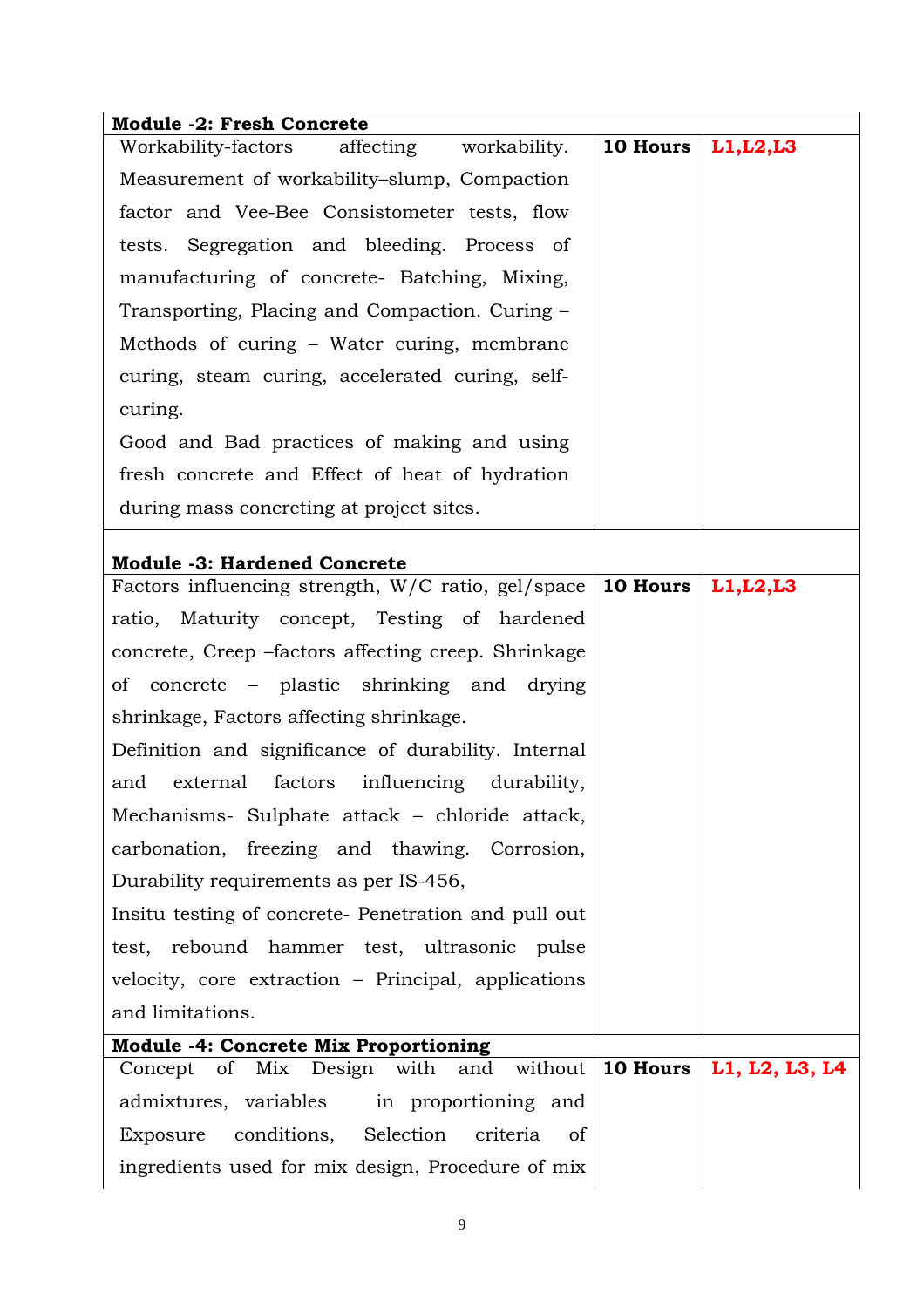| proportioning. Numerical Examples of            |                              | Mix    |                 |                |
|-------------------------------------------------|------------------------------|--------|-----------------|----------------|
| Proportioning using IS-10262                    |                              |        |                 |                |
|                                                 |                              |        |                 |                |
|                                                 |                              |        |                 |                |
| Module -5:                                      |                              |        |                 |                |
| RMC- manufacture and requirement as per         |                              |        | <b>10 Hours</b> | L1, L2, L3, L4 |
| QCI-RMCPCS,                                     |                              |        |                 |                |
| properties, advantages and disadvantages. Self- |                              |        |                 |                |
| Compacting concrete- concept, materials, tests, |                              |        |                 |                |
| properties, application and typical mix         |                              |        |                 |                |
| Fiber                                           | reinforced concrete - Fibers | types, |                 |                |
| properties, application of FRC. Light weight    |                              |        |                 |                |
| concrete-material properties and types. Typical |                              |        |                 |                |
| light weight concrete mix and applications      |                              |        |                 |                |

### **Course outcomes:**

After studying this course, students will be able;

- **CO1:** Relate material characteristics and their influence on microstructure of concrete. (L2,L3)(PO1)
- **CO 2:** Distinguish concrete behaviour based on its fresh and hardened properties. [L2, L4] (PO1, PO2)
- **CO 3:** Illustrate proportioning of different types of concrete mixes for required fresh and hardened properties using professional codes. [L3] (PO1, PO2, PO3)

# **Program Objectives (as per NBA)**

- *1. Engineering Knowledge.*
- *2. Problem Analysis.*
- **3.** *Interpretation of data.*

### **Question paper pattern:**

- The question paper will have Ten questions, each full question carrying 16 marks.
- There will be two full questions (with a maximum three sub divisions, if necessary) from each module.
- Each full question shall cover the topics under a module.
- *The students shall answer Five full questions selecting one full question from each module.*
- If more than one question is answered in modules, best answer will be considered for the award of marks limiting one full question answer in each module.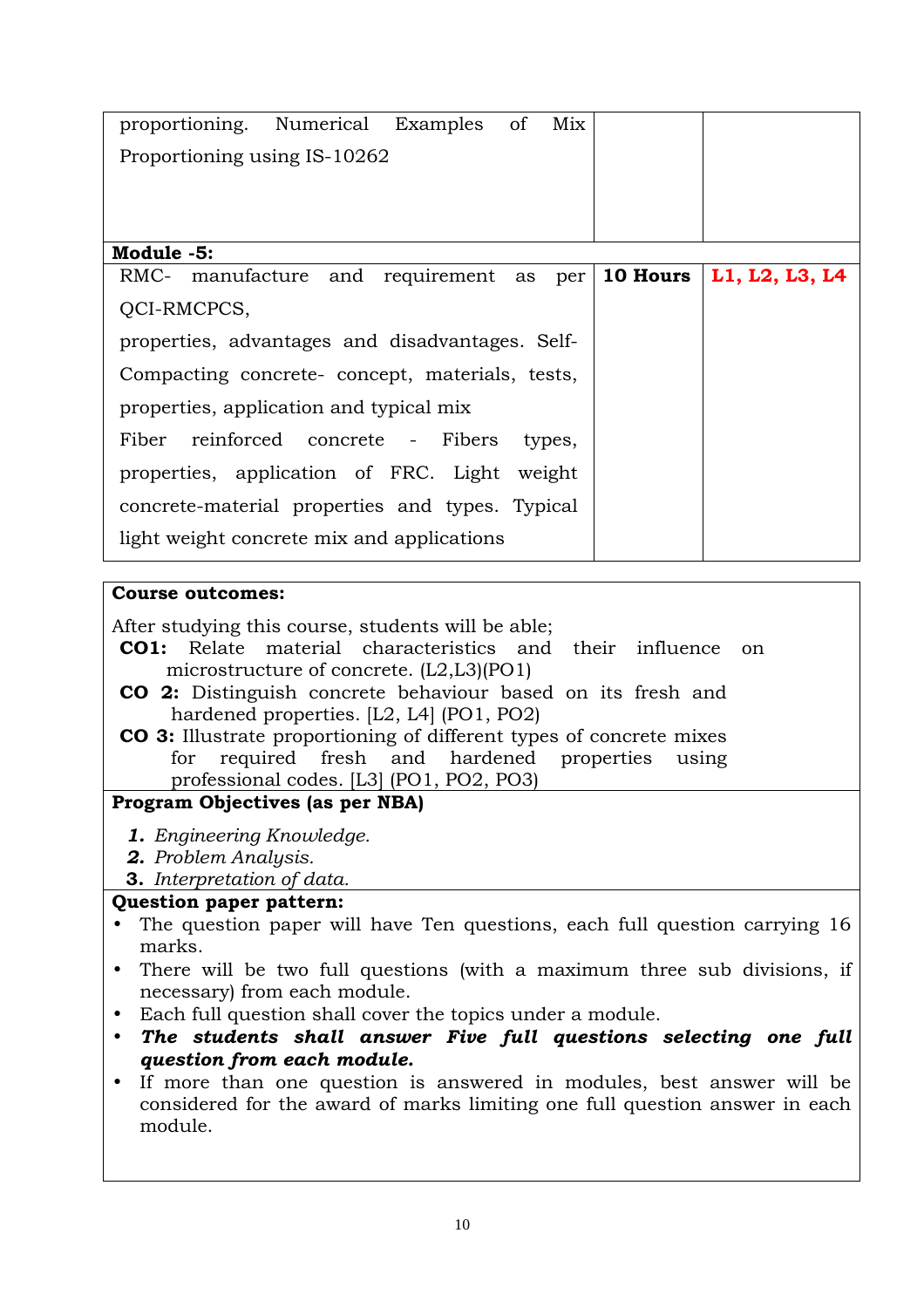| <b>Text Books:</b>                                                                                                                                        |
|-----------------------------------------------------------------------------------------------------------------------------------------------------------|
| 1. Neville A.M. "Properties of Concrete"-4th Ed., Longman.<br>2. M.S. Shetty, Concrete Technology - Theory and Practice Published                         |
| by S. Chand and Company, New Delhi.                                                                                                                       |
| 3. Kumar Mehta, P and Paulo J.M. Monteiro "Concrete-                                                                                                      |
| Microstructure, Property and Materials", 4th Edition, McGraw<br>Hill Education, 2014                                                                      |
| 4. A.R. Santha Kumar, "Concrete Technology", Oxford University                                                                                            |
| Press, New Delhi (New Edition)                                                                                                                            |
| <b>Reference Books:</b>                                                                                                                                   |
| 1. M L Gambir, "Concrete Technology", McGraw Hill Education, 2014.<br>2. N.V. Nayak, A.K. Jain Handbook on Advanced Concrete Technology,<br>ISBN:<br>978- |
| 81-8487-186-9                                                                                                                                             |
| 3. Job Thomas, "Concrete Technology", CENGAGE Learning, 2015                                                                                              |
| 4. IS 4926 (2003): Code of Practice Ready-Mixed Concrete [CED 2: Cement<br>and Concrete                                                                   |
| 5. Criteria for RMC Production Control, Basic Level Certification for                                                                                     |
| Production Control of Ready Mixed Concrete-BMTPC\                                                                                                         |
| 6. Specification and Guidelines for Self-Compacting Concrete, EFNARC,<br><b>Association House</b>                                                         |
|                                                                                                                                                           |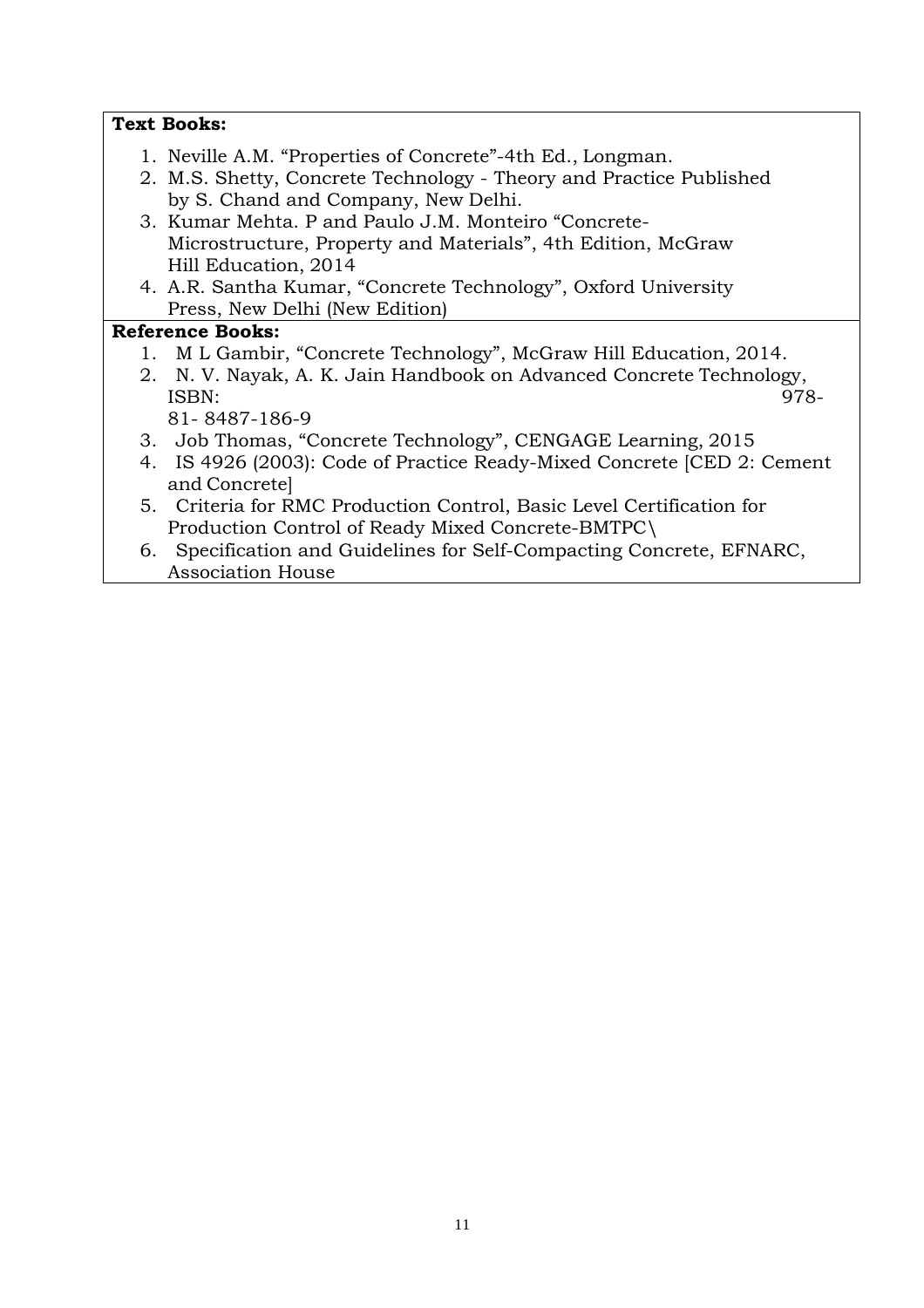| <b>Course Title: BUILDING CONSTRUCTION</b>                                                     |  |  |  |  |
|------------------------------------------------------------------------------------------------|--|--|--|--|
| [As per Choice Based Credit System (CBCS) scheme]                                              |  |  |  |  |
| SEMESTER - IV                                                                                  |  |  |  |  |
| 15CT45<br>IA Marks<br>Subject Code<br>20                                                       |  |  |  |  |
| Number of Lecture Hours/Week<br>04<br>Exam Marks<br>80                                         |  |  |  |  |
| Total Number of Lecture Hours<br>50<br>Exam Hours<br>03                                        |  |  |  |  |
| <b>CREDITS - 04</b>                                                                            |  |  |  |  |
| <b>Course objectives:</b>                                                                      |  |  |  |  |
| This course will enable students to;                                                           |  |  |  |  |
| 1. In investigation of soil condition, Deciding suitable foundation for different              |  |  |  |  |
| structures                                                                                     |  |  |  |  |
| 2. In supervision of different types of masonry and suitable lintel, chejja and                |  |  |  |  |
| canopy<br>3. In selection of materials, design and supervision of suitable type of floor, roof |  |  |  |  |
| and stairs.                                                                                    |  |  |  |  |
| 4. To gain knowledge about doors, windows, plastering, painting, damp proofing,                |  |  |  |  |
| scaffolding, shoring, underpinning and to take suitable engineering measures.                  |  |  |  |  |
| <b>Revised</b>                                                                                 |  |  |  |  |
| <b>Modules</b><br>Bloom's<br>Teaching                                                          |  |  |  |  |
| <b>Hours</b><br><b>Taxonomy</b>                                                                |  |  |  |  |
| (RBT) Level                                                                                    |  |  |  |  |
| Module -1                                                                                      |  |  |  |  |
| <b>FOUNDATION:</b> Preliminary Investigation of Soil,<br>4 Hours<br>L1, L2, L4                 |  |  |  |  |
| <b>Bearing Capacity of Soil - Introduction, Safe</b>                                           |  |  |  |  |
| Bearing Capacity of Soil, Allowable Bearing Capacity                                           |  |  |  |  |
| of Soil, Determination of Bearing Capacity by Plate                                            |  |  |  |  |
| Load Test and by method of dropping weight                                                     |  |  |  |  |
|                                                                                                |  |  |  |  |
| <b>Classification of Foundations:</b> Introduction to $\vert$ 6 Hours<br>L1, L2                |  |  |  |  |
|                                                                                                |  |  |  |  |
| different types of foundation, Masonry footings,                                               |  |  |  |  |
| Isolated footings, Combined and Strap RCC footings,                                            |  |  |  |  |

(Friction and Load bearing piles), Foundation in

black cotton soils.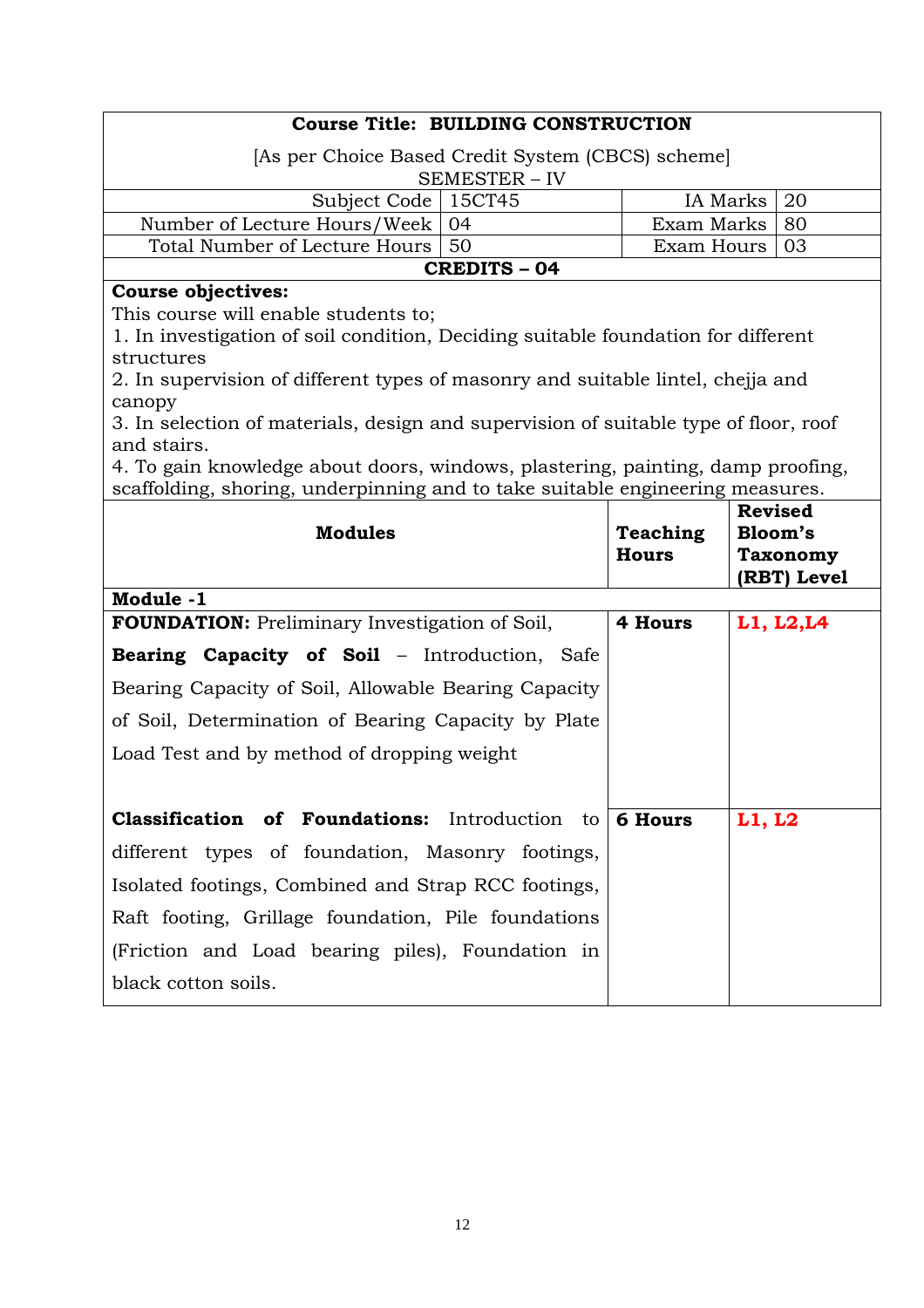| Module -2                                                     |         |            |
|---------------------------------------------------------------|---------|------------|
| <b>BRICK MASONRY:</b> Definition of terms used in             | 5 Hours | L1, L2, L3 |
| masonry, Bonds in brickwork, English Bond, Flemish            |         |            |
| Reinforced<br>brickwork,<br>Hollow<br><b>Block</b><br>Bond,   |         |            |
| construction, Damp Proof construction,                        |         |            |
| Masonry arches classification, Stability of an arch,          |         |            |
| Joints in Masonry, Load Bearing and partition walls.          |         |            |
| <b>STONE MASONRY:</b> Rubble Masonry, Coursed Rubble          | 5 Hours | L1, L2, L3 |
| Masonry, Uncoursed rubble masonry, Random rubble              |         |            |
| masonry, Ashlar Masonry.                                      |         |            |
| Shoring, Underpinning, Scaffolding                            |         |            |
| Module -3                                                     |         |            |
| LINTELS, CHEJJA, CANOPY BALCONY: Lintels -                    | 2 Hours | L2, L3     |
| Types and classifications, Functions & Method of              |         |            |
| Chejja -Types and classifications,<br>construction.           |         |            |
| Functions & Method of construction. Canopy -Types             |         |            |
| classifications, Functions<br>&<br>Method<br>and<br>οf        |         |            |
| construction.                                                 |         |            |
| <b>ROOFS:</b> Flat Roof (R.C.C), Sloped roof (R.C.C. and Tile | 4 Hours | L2, L3     |
| roof), Lean to roof, Wooden truss (King post and queen        |         |            |
| post trusses), Steel trusses for various spans up to          |         |            |
| 15m using structural steel sections including Tubular         |         |            |
| and Hollow sections with Details such as purlins, roof        |         |            |
| coverings and joints. Weather proof course for RCC            |         |            |
| Roof. Roof Coverings.                                         |         |            |
| <b>STAIRS:</b> Types (Classification) and Technical terms in  | 4 Hours | L2, L3, L4 |
| stairs, Requirements of a good stair. Geometric Design        |         |            |
| of RCC Dog Legged and open well stairs (Plan and              |         |            |
| sectional elevation of stairs)                                |         |            |
|                                                               |         |            |
|                                                               |         |            |
|                                                               |         |            |
|                                                               |         |            |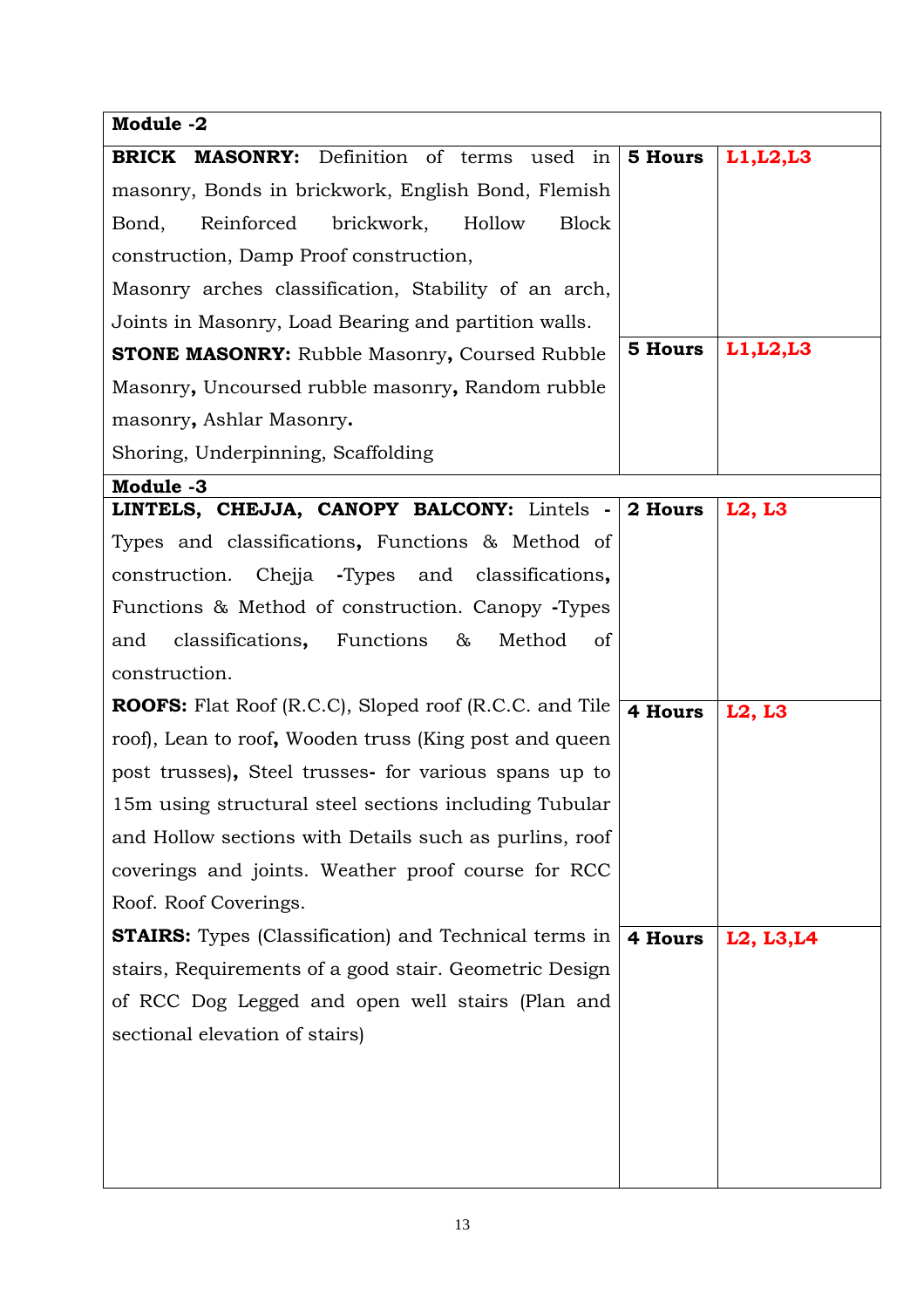| Module -4                                                                                       |                |            |
|-------------------------------------------------------------------------------------------------|----------------|------------|
| <b>PLASTERING:</b> Purpose of plastering, Materials of 10Hours                                  |                | L2, L3     |
| plastering, Lime mortar, Cement Mortar Methods of                                               |                |            |
| plastering, Lath plastering                                                                     |                |            |
| <b>FLOORING:</b> Types of flooring (Materials and method                                        |                |            |
| of laying), Granolithic, Mosaic, Ceramic, Marble,                                               |                |            |
| Polished granite, Industrial flooring                                                           |                |            |
| <b>DOORS AND WINDOWS:</b> Door Types: Paneled doors,                                            |                |            |
| Glazed doors, Flush doors, Collapsible and rolling                                              |                |            |
| shutters, Louvered doors, Revolving, sliding and swing                                          |                |            |
| doors                                                                                           |                |            |
| Windows Types: Paneled, Glazed, Bat window, Dormer                                              |                |            |
| window, Louvered and corner window, Ventilators                                                 |                |            |
| Module -5:                                                                                      |                |            |
| <b>PAINTING:</b> Purpose, Types, Application of paints to                                       | <b>10Hours</b> | L1, L2, L3 |
| new and old surfaces, Distemper, Plastic emulsion,                                              |                |            |
| Enamel, Powder coated painting to walls and iron and                                            |                |            |
| steel surfaces, Polishing of wood surface                                                       |                |            |
| <b>INTRODUCTION</b><br><b>TO</b><br><b>COST</b><br><b>EFFECTIVE</b>                             |                |            |
| <b>CONSTRUCTION:</b> Necessity, Advantages, Materials                                           |                |            |
| and composites, Stabilized and bocks, Precast roofing                                           |                |            |
| elements, L-Panel, Channel section, Micro concrete                                              |                |            |
| tiles, Pre cast doors and windows (Pre cast frames and                                          |                |            |
| shutters), Pre fabrication techniques                                                           |                |            |
| <b>FORM WORK:</b> Form work details, RCC columns,                                               |                |            |
| Beams, Floors, Slip forming                                                                     |                |            |
| <b>Course outcomes:</b>                                                                         |                |            |
| After a successful completion of the course, the student will be able to:                       |                |            |
| 1. Select suitable materials and adopt suitable construction techniques for<br>buildings        |                |            |
| 2. Adopt suitable cost effective construction techniques to enhance durability of<br>buildings. |                |            |
| Program Objectives (as per NBA)                                                                 |                |            |
| <b>1.</b> Engineering Knowledge.<br>2. Problem Analusis                                         |                |            |

- *2. Problem Analysis.*
- **3.** *Interpretation of data.*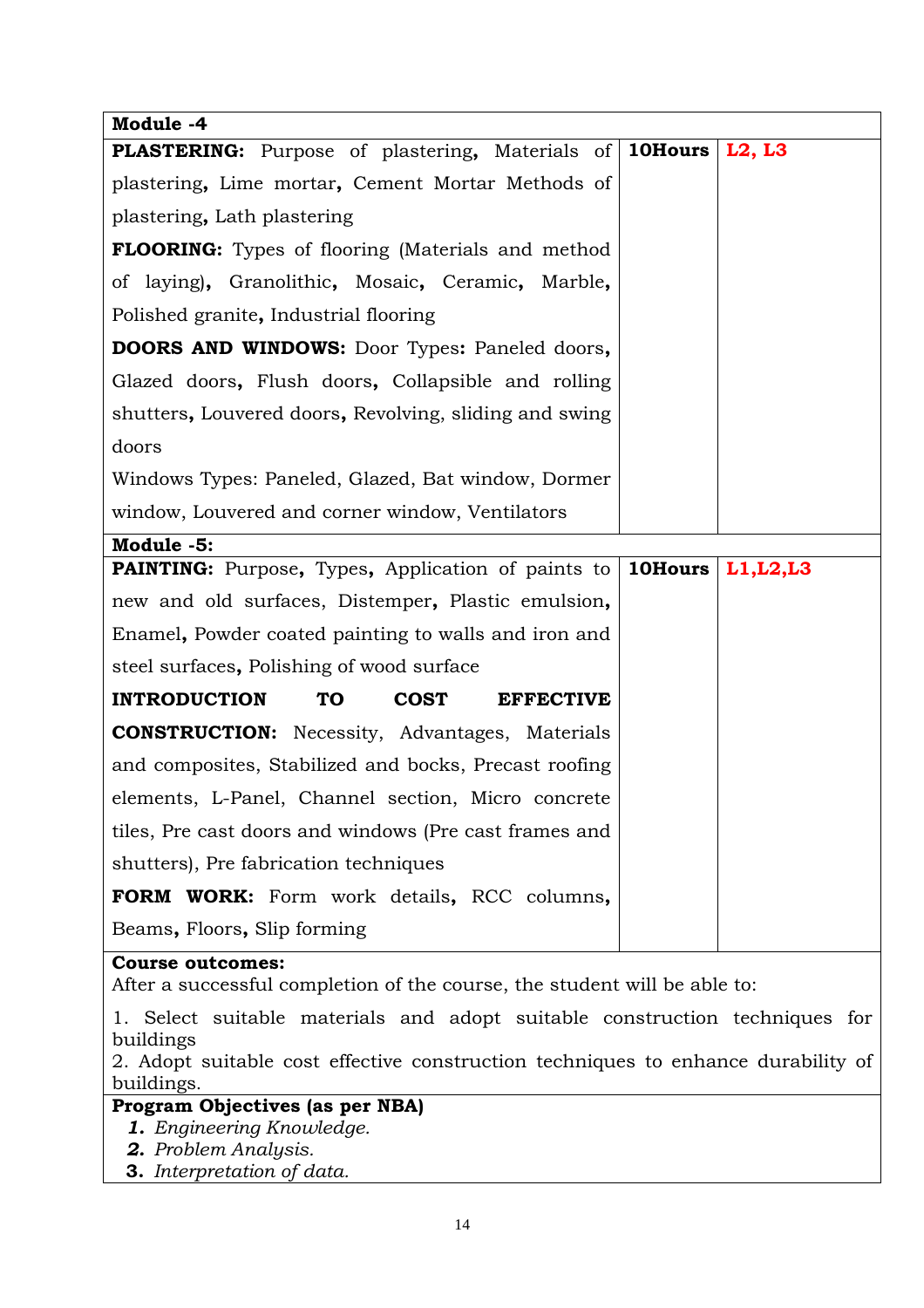#### **Question paper pattern:**

- The question paper will have Ten questions, each full question carrying 16 marks.
- There will be two full questions (with a maximum Three sub divisions, if necessary) from each module.
- Each full question shall cover the topics under a module.
- The students shall answer Five full questions selecting one full question from each module.
- If more than one question is answered in modules, best answer will be considered for the award of marks limiting one full question answer in each module.

#### **Text Books:**

- **1.** Building Construction by S.C. Rangwala
- **2.** Building Construction by Sushil Kumar
- **3.** Building Construction by Punmia B.C.

- **1.** Construction Technology Vol. 1 to Vol. 4 by Chutley
- **2.** Construction Technology Vol. 1 and Vol. 2 by Mckay.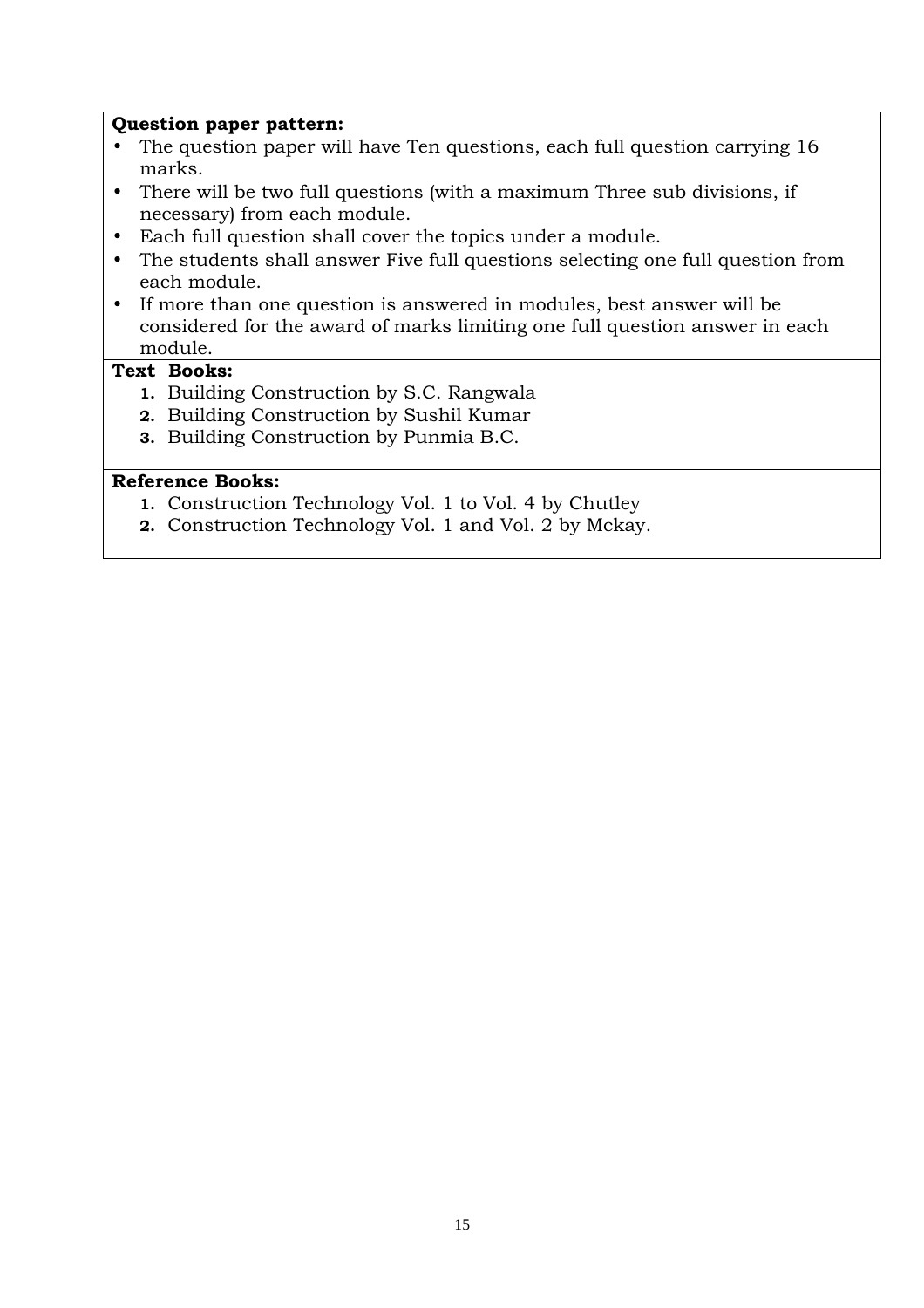| Course Title: FINANCIAL AND COST ACCOUNTING                                      |                     |            |     |
|----------------------------------------------------------------------------------|---------------------|------------|-----|
| [As per Choice Based Credit System (CBCS) scheme]                                |                     |            |     |
|                                                                                  | SEMESTER - IV       |            |     |
| Subject Code   15CT46                                                            |                     | IA Marks   | 20  |
| Number of Lecture Hours/Week                                                     | -04                 | Exam Marks | 80  |
| Total Number of Lecture Hours                                                    | 50                  | Exam Hours | -04 |
|                                                                                  | <b>CREDITS - 04</b> |            |     |
| <b>Course objectives:</b>                                                        |                     |            |     |
| This course will enable students;                                                |                     |            |     |
| 1. To understand the basic concepts of finance and cost accounting               |                     |            |     |
| 2. To comprehend the methods used to assess the financial accounting and cost of |                     |            |     |
| different projects                                                               |                     |            |     |

3. To evaluate the financial position to investment in a project by various methods

| <b>Modules</b>                                           | <b>Teaching</b><br><b>Hours</b> | <b>Revised</b><br><b>Bloom's</b><br><b>Taxonomy</b><br>(RBT) Level |
|----------------------------------------------------------|---------------------------------|--------------------------------------------------------------------|
| Module -1                                                |                                 |                                                                    |
| <b>Financial Accounting:</b> Basic Concept – Definitions | 10 Hours                        | L2, L3, L4                                                         |
| of Book Keeping and Accounting – Objectives and          |                                 |                                                                    |
| Functions of Accounting – Types of Accounts – Rules      |                                 |                                                                    |
| of Debit and Credit, Journal – Ledger – Trial Balance.   |                                 |                                                                    |
|                                                          |                                 |                                                                    |
| Preparation of Final Accounts – Adjusting Entry –        |                                 |                                                                    |
| Trading, Profit and Loss Account and Balance Sheet.      |                                 |                                                                    |
|                                                          |                                 |                                                                    |

| Module -2                                                |          |       |
|----------------------------------------------------------|----------|-------|
| <b>Budget</b> - Meaning and definitions – Preparation of | 10 Hours | L1,L2 |
| Functional Budgets - Cash Budget - Sales Budget -        |          |       |
| Purchases and Production Budget – Flexible Budget.       |          |       |
|                                                          |          |       |
| <b>Capital Budgeting – Nature, Importance and</b>        |          |       |
| Objectives – Process involved in Capital Budgeting –     |          |       |
| Kinds of Capital Budgeting Decision                      |          |       |
|                                                          |          |       |
|                                                          |          |       |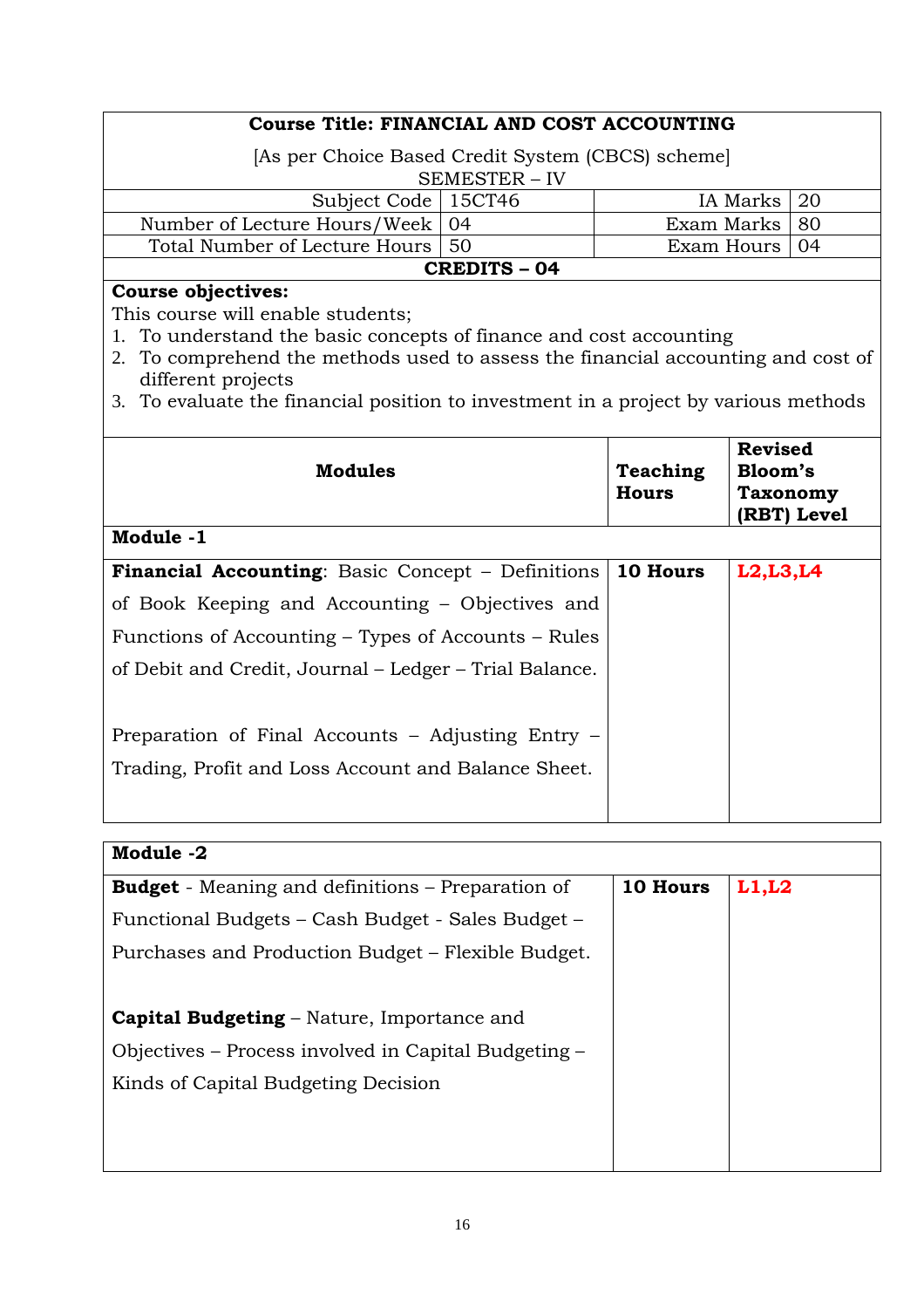| Module -3                                                                                                                                                                                                                      |  |            |  |
|--------------------------------------------------------------------------------------------------------------------------------------------------------------------------------------------------------------------------------|--|------------|--|
| Methods of Evaluating Investment Proposals $-$ 10 Hours                                                                                                                                                                        |  | L2, L3, L5 |  |
| Payback method – Payback profitability method –                                                                                                                                                                                |  |            |  |
| Discounted Cash Flow method – Net present – Value                                                                                                                                                                              |  |            |  |
| method                                                                                                                                                                                                                         |  |            |  |
| Module -4                                                                                                                                                                                                                      |  |            |  |
| <b>Costing concepts</b> - Meaning and Definition $-$ 10 Hours                                                                                                                                                                  |  | L1, L2     |  |
| Objectives - Difference between Cost of Financial                                                                                                                                                                              |  |            |  |
| Accounting                                                                                                                                                                                                                     |  |            |  |
| Cost Classification Statement of Cost and Estimation                                                                                                                                                                           |  |            |  |
| - Methods of Costing - Job Costing and Process                                                                                                                                                                                 |  |            |  |
| Costing                                                                                                                                                                                                                        |  |            |  |
| Module -5:                                                                                                                                                                                                                     |  |            |  |
| <b>Project Accounts</b> – Preparation of Contract Accounts   10 Hours                                                                                                                                                          |  | L1, L2     |  |
| for each project – Methods of Recording and                                                                                                                                                                                    |  |            |  |
| Reporting Site Accounts to Project Office and from                                                                                                                                                                             |  |            |  |
| Project Office to Head Office.                                                                                                                                                                                                 |  |            |  |
| <b>Course outcomes:</b>                                                                                                                                                                                                        |  |            |  |
| After a successful completion of the course, the student will be able to:                                                                                                                                                      |  |            |  |
| 1. Apply the knowledge of concepts of finance and cost accounting in<br>construction.<br>2. Analyze the financial accounting and cost of construction projects.<br>3. Assess the financial position to investment in a project |  |            |  |
| Program Objectives (as per NBA)                                                                                                                                                                                                |  |            |  |
| 1. Engineering Knowledge.<br>2. Problem Analysis.<br><b>3.</b> Interpretation of data.                                                                                                                                         |  |            |  |
| Question paper pattern:                                                                                                                                                                                                        |  |            |  |
| The question paper will have Ten questions, each full question carrying 16                                                                                                                                                     |  |            |  |
| marks.<br>There will be two full questions (with a maximum Three sub divisions, if<br>$\bullet$                                                                                                                                |  |            |  |
| necessary) from each module.                                                                                                                                                                                                   |  |            |  |
| Each full question shall cover the topics under a module.<br>$\bullet$                                                                                                                                                         |  |            |  |
| The students shall answer Five full questions selecting one full question from<br>$\bullet$<br>each module.                                                                                                                    |  |            |  |
| If more than one question is answered in modules, best answer will be<br>$\bullet$<br>considered for the award of marks limiting one full question answer in each<br>module.                                                   |  |            |  |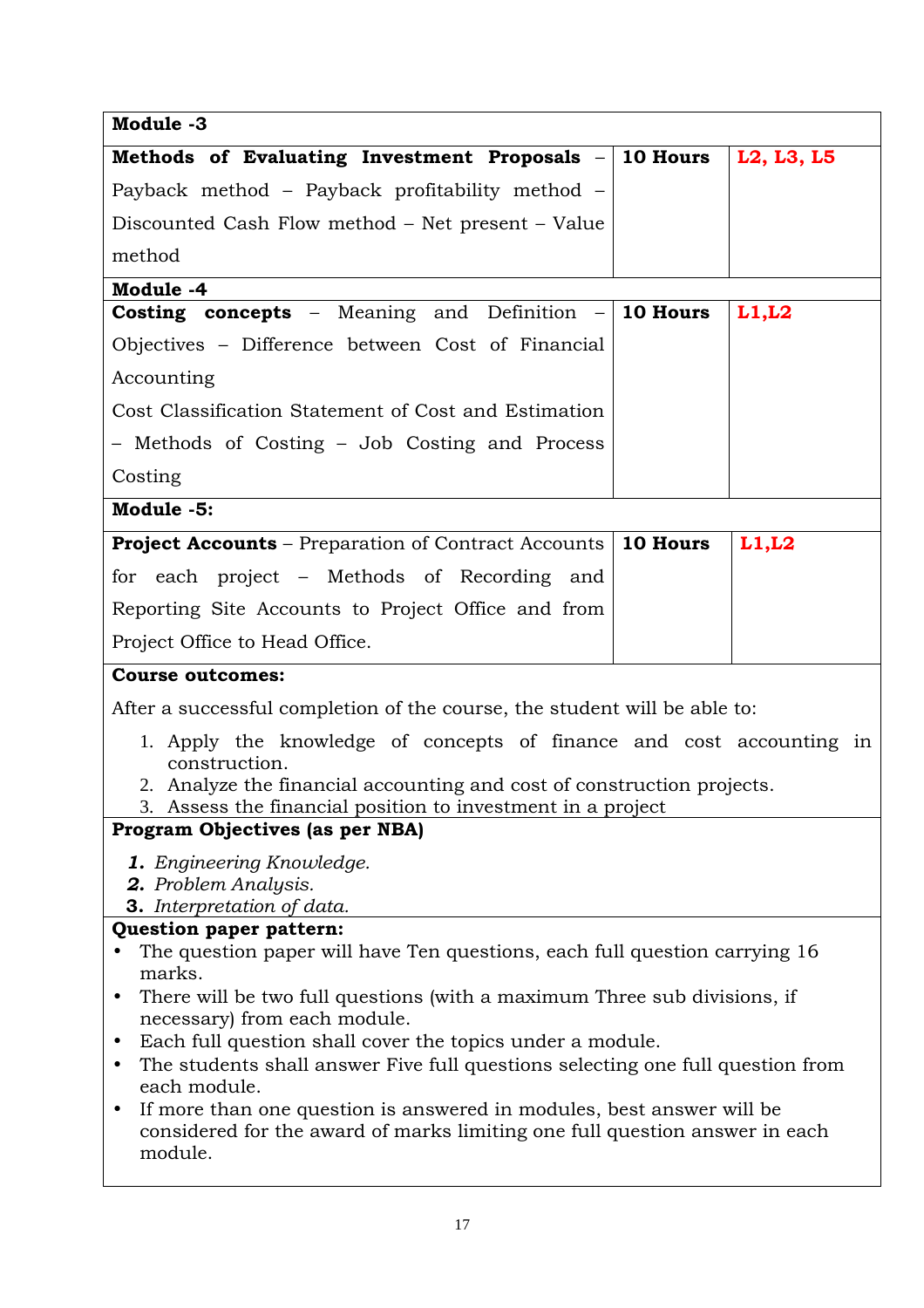- 1. Bhattacharya S.K. and Dearden John, "Accounting for Management", Vani Educational Books, Mumbai (Latest Edition).
- 2. Saravanvel P. "Management Accounting" Principles and Practices.
- 3. B.S. Raman "Accountancy".
- 4. Prof. K.S. Nagapathi, "Management Accounting" R. Chand and Co., New Delhi.
- 5. Kuchal S.C. "Corporate Finance", Tata McGraw Hill, New Delhi.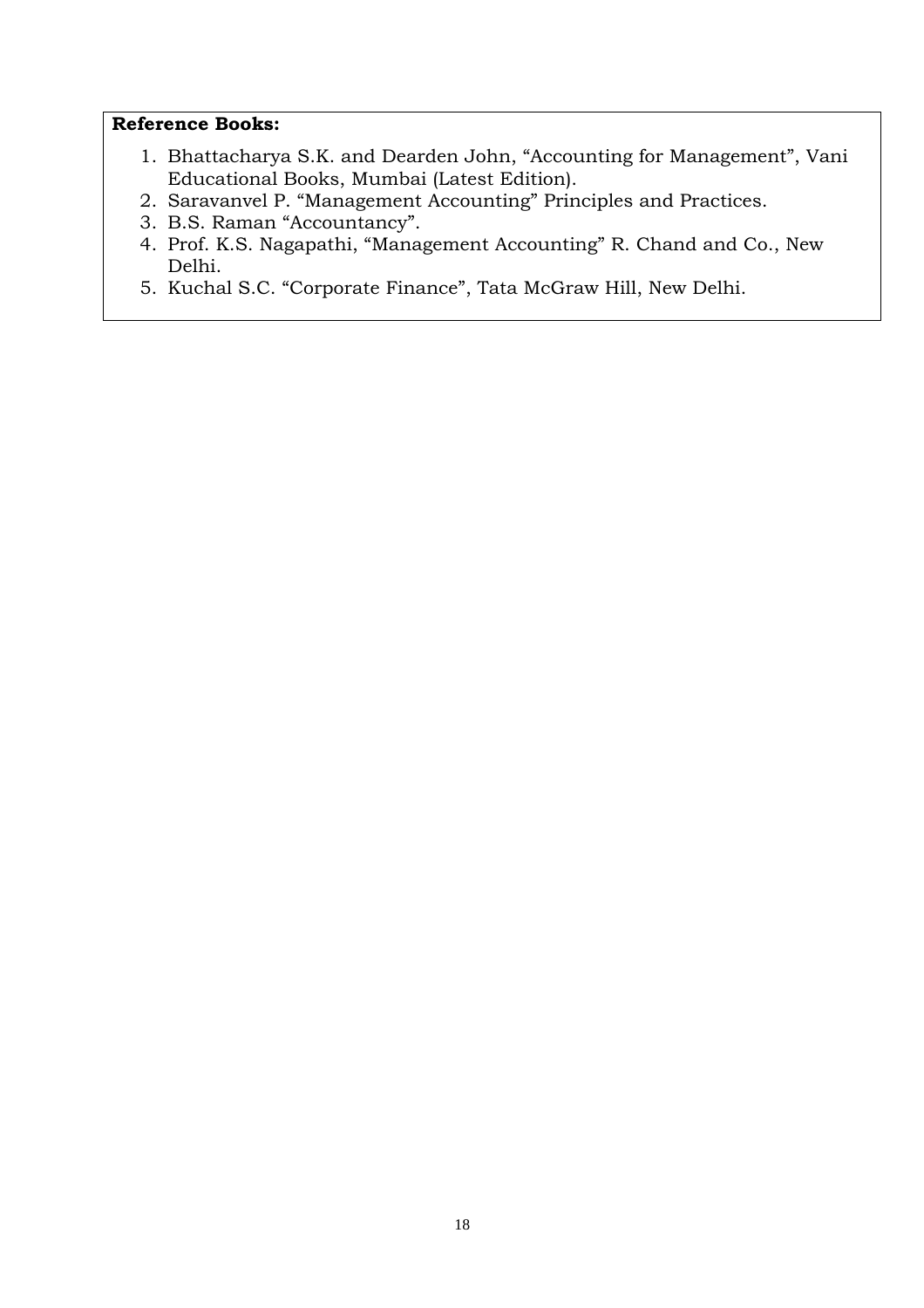| <b>Course Title: SURVEYING PRATICE-II</b>                                                                                                                                                                                                                                  |                                 |                                                                       |
|----------------------------------------------------------------------------------------------------------------------------------------------------------------------------------------------------------------------------------------------------------------------------|---------------------------------|-----------------------------------------------------------------------|
| [As per Choice Based Credit System (CBCS) scheme]                                                                                                                                                                                                                          |                                 |                                                                       |
| SEMESTER - IV                                                                                                                                                                                                                                                              |                                 |                                                                       |
| Subject Code   15CTL47                                                                                                                                                                                                                                                     | IA Marks                        | 20                                                                    |
| Number of Lecture Hours/Week<br>03                                                                                                                                                                                                                                         | Exam Marks                      | 80                                                                    |
| Total Number of Lecture Hours<br>42                                                                                                                                                                                                                                        | Exam Hours                      | 03                                                                    |
| <b>CREDITS - 02</b><br><b>Course objectives:</b> This course will enable students to                                                                                                                                                                                       |                                 |                                                                       |
| The objectives of this course is to make students to learn:                                                                                                                                                                                                                |                                 |                                                                       |
| 1.<br>Apply the basic principles of engineering surveying and measurements<br>Follow effectively field procedures required for a professional surveyor<br>2.<br>Use techniques, skills and conventional surveying instruments necessary for<br>3.<br>engineering practice. |                                 |                                                                       |
| <b>Modules</b>                                                                                                                                                                                                                                                             | <b>Teaching</b><br><b>Hours</b> | <b>Revised</b><br>Bloom's<br><b>Taxonomy</b><br>(RBT)<br><b>Level</b> |
| 1. Measurement of horizontal angles with method of<br>repetition and reiteration using theodolite.                                                                                                                                                                         | 03                              | L3, L4                                                                |
| 2. Measurement of vertical angles using theodolite.                                                                                                                                                                                                                        | 03                              | L3,L4                                                                 |
| 3. To determine the elevation of an object using single<br>method<br>when<br>accessible<br>plane<br>base<br>is<br>and<br>inaccessible.                                                                                                                                     | 03                              | L3, L4                                                                |
| 4. To determine the distance and difference in elevation                                                                                                                                                                                                                   | 03                              | L <sub>3</sub>                                                        |
| between two inaccessible points using double plane<br>method.                                                                                                                                                                                                              |                                 |                                                                       |
| 5. To<br>determine<br>tacheometric<br>the<br>constants<br>using<br>horizontal and inclined line of sight.                                                                                                                                                                  | 03                              | L3, L4                                                                |
| 6. To set out simple curves using linear methods –<br>perpendicular offsets from long chord and offsets from<br>chords produced.                                                                                                                                           | 03                              | L3, L4                                                                |
| 7. To set out simple curves using Rankine's deflection<br>angles method.                                                                                                                                                                                                   | 03                              | L3, L4                                                                |
| 8. To set out compound curve with angular methods with<br>suing theodolite only.                                                                                                                                                                                           | 03                              | L3, L4                                                                |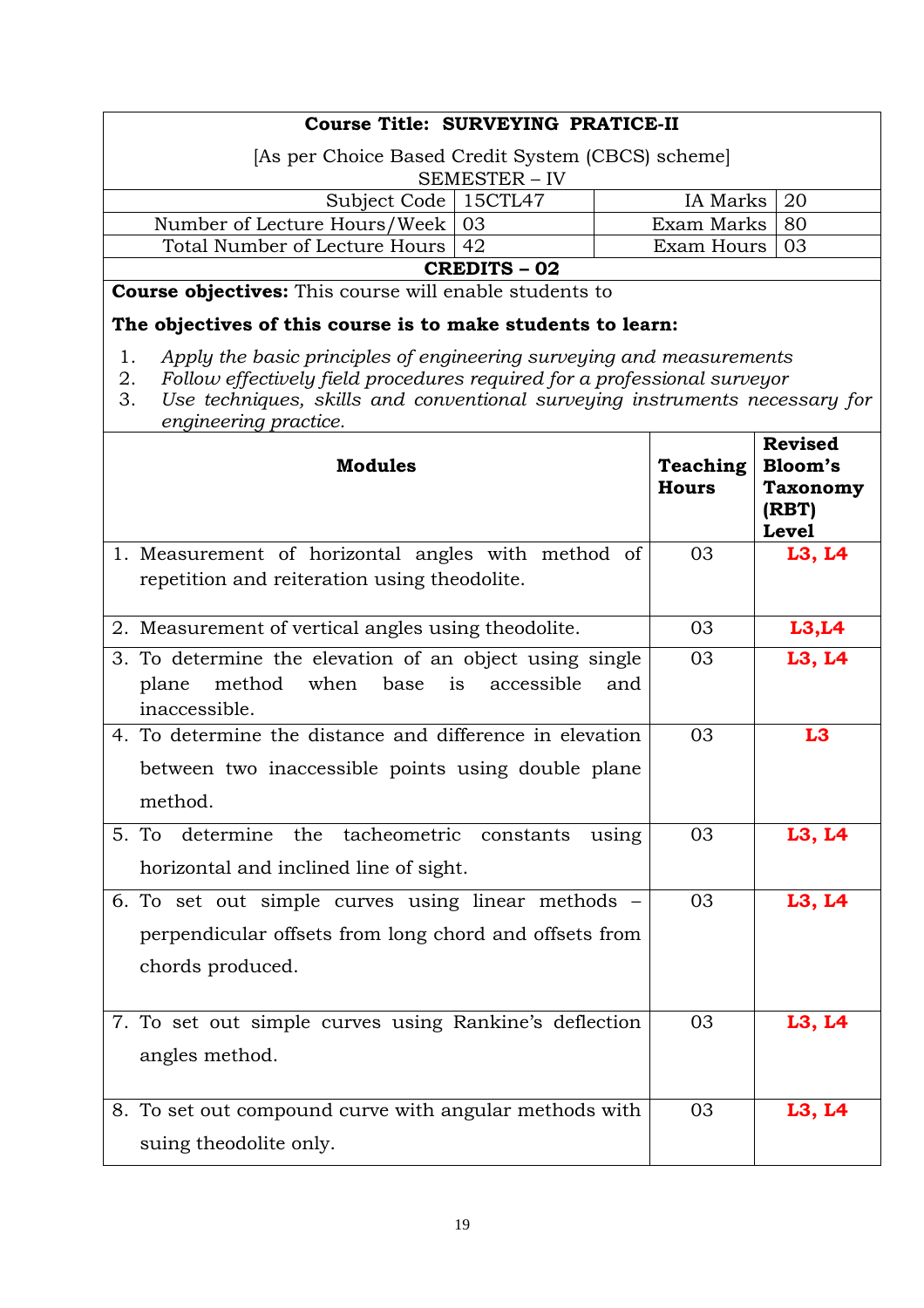| 9. To set out the center line of a simple rectangular room                            | 03 | L3, L4 |
|---------------------------------------------------------------------------------------|----|--------|
| suing offset from base line                                                           |    |        |
| To set out center lines of columns of a building<br>10.                               | 03 | L3, L4 |
| using two base lines at right angles                                                  |    |        |
|                                                                                       |    |        |
| Calculation of area from cross staff surveying<br>11.                                 | 03 | L3, L4 |
| Calculation of area of a closed<br>12.<br>traverse<br>by                              | 03 | L3, L4 |
| coordinates method                                                                    |    |        |
| 13.<br>Demonstration: Exposure to use of Total Station.                               | 03 | L1, L2 |
| Traversing, Longitudinal sections, Block levelling                                    |    |        |
|                                                                                       |    |        |
| Demonstration: Usage of relevant softwares for<br>14.                                 | 03 | L1, L2 |
| preparation of the contour drawings.                                                  |    |        |
| <b>Course outcomes:</b>                                                               |    |        |
| After a successful completion of the course, the student will be able to:             |    |        |
| 1. Apply the basic principles of engineering surveying and for linear and angular     |    |        |
|                                                                                       |    |        |
|                                                                                       |    |        |
| measurements.                                                                         |    |        |
| 2. Comprehend effectively field procedures required for a professional surveyor.      |    |        |
| 3. Use techniques, skills and conventional surveying instruments necessary for        |    |        |
| engineering practice. [L3, L4] [PO5]                                                  |    |        |
| Program Objectives (as per NBA)                                                       |    |        |
| 1. Engineering Knowledge.                                                             |    |        |
| 2. Problem Analysis.                                                                  |    |        |
| <b>3.</b> Interpretation of data.                                                     |    |        |
|                                                                                       |    |        |
| Question paper pattern:                                                               |    |        |
| All are individual experiments.                                                       |    |        |
| Instructions as printed on the cover page of answer script for split up of marks      |    |        |
| to be strictly followed.                                                              |    |        |
| All exercises are to be included for practical examination.                           |    |        |
| <b>Text Books:</b>                                                                    |    |        |
| 1. B.C. Punmia, "Surveying Vol.1", Laxmi Publications pvt. Ltd., New Delhi -<br>2009. |    |        |
| 2. Kanetkar T P and S V Kulkarni, Surveying and Levelling Part I, Pune                |    |        |
| Vidyarthi Griha Prakashan, 1988                                                       |    |        |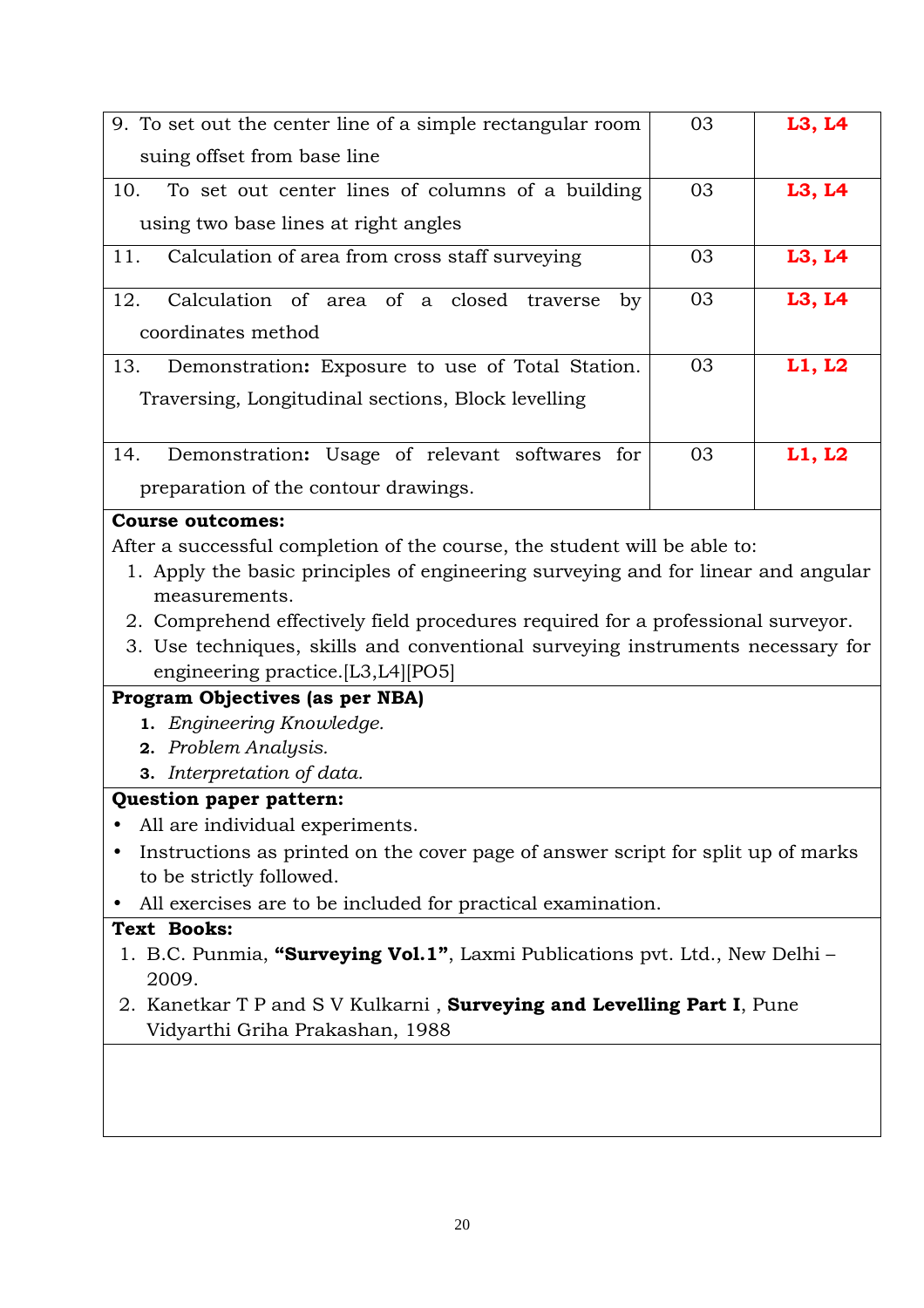# **Course Title: CONSTRUCTION MATERIALS TESTING LAB- II**

[As per Choice Based Credit System (CBCS) scheme] SEMESTER – IV

| Subject Code                                                                                                                                                                                                                                                                                                 | 15CTL48             |                 | IA Marks                       | 20                            |
|--------------------------------------------------------------------------------------------------------------------------------------------------------------------------------------------------------------------------------------------------------------------------------------------------------------|---------------------|-----------------|--------------------------------|-------------------------------|
| Number of Lecture Hours/Week                                                                                                                                                                                                                                                                                 | 03                  |                 | Exam Marks                     | 80                            |
| Total Number of Lecture Hours                                                                                                                                                                                                                                                                                | 42                  |                 | Exam Hours                     | 03                            |
|                                                                                                                                                                                                                                                                                                              | <b>CREDITS - 02</b> |                 |                                |                               |
| <b>Course objectives:</b>                                                                                                                                                                                                                                                                                    |                     |                 |                                |                               |
| The objectives of this course is to make students to learn:                                                                                                                                                                                                                                                  |                     |                 |                                |                               |
| 1. Ability to apply knowledge of mathematics and engineering in calculating the<br>mechanical properties of structural materials.<br>2. Ability to function on multi-disciplinary teams in the area of materials<br>testing.<br>3. Ability to use the techniques and skills necessary for selecting suitable |                     |                 |                                |                               |
| structural materials.<br>4. Understanding of professional and ethical responsibility in the areas of                                                                                                                                                                                                         |                     |                 |                                |                               |
| material testing.                                                                                                                                                                                                                                                                                            |                     |                 |                                |                               |
|                                                                                                                                                                                                                                                                                                              |                     |                 | <b>Revised</b>                 |                               |
| <b>Modules</b>                                                                                                                                                                                                                                                                                               |                     | <b>Teaching</b> | Bloom's                        |                               |
|                                                                                                                                                                                                                                                                                                              |                     | <b>Hours</b>    | <b>Taxonomy</b><br>(RBT) Level |                               |
| <b>1. CEMENT:</b> Normal consistency, Soundness by                                                                                                                                                                                                                                                           |                     | 03 Hours        | $L_2, L_3, L_5$                |                               |
| Autoclave method, Compression strength test.                                                                                                                                                                                                                                                                 |                     |                 |                                |                               |
| 2.AGGREGATES:                                                                                                                                                                                                                                                                                                |                     | 06 Hours        | $L_1$ , $L_2$ , $L_3$ , $L_5$  |                               |
| <b>Coarse Aggregate-</b> Crushing, abrasion, impact and                                                                                                                                                                                                                                                      |                     |                 |                                |                               |
| Specific gravity and water absorption.                                                                                                                                                                                                                                                                       |                     |                 |                                |                               |
| <b>Fine Aggregate-</b> Specific gravity and water                                                                                                                                                                                                                                                            |                     |                 |                                |                               |
| absorption.                                                                                                                                                                                                                                                                                                  |                     |                 |                                |                               |
| <b>3. Mix Proportioning</b> of Concrete using IS-10262                                                                                                                                                                                                                                                       |                     | 06 Hours        | $L_1$ , $L_2$ , $L_3$ , $L_5$  |                               |
| 4. FRESH CONCRETE: Workability - slump,                                                                                                                                                                                                                                                                      |                     | 06 Hours        | $L_1$ , $L_2$ , $L_3$ , $L_5$  |                               |
| Compaction factor and Vee Bee tests.                                                                                                                                                                                                                                                                         |                     |                 |                                |                               |
| <b>5. Self-Compacting Concrete:</b> Typical Mix by                                                                                                                                                                                                                                                           |                     | 06 Hours        | $L_1$ , $L_2$ , $L_3$ , $L_5$  |                               |
| EFNARC, Workability- Slump Flow Test, V Funnel                                                                                                                                                                                                                                                               |                     |                 |                                |                               |
| Test, L-Box test                                                                                                                                                                                                                                                                                             |                     |                 |                                |                               |
| <b>6.HARDENED CONCRETE:</b> Compression Strength                                                                                                                                                                                                                                                             |                     | 06 Hours        | $L_1$ , $L_2$ , $L_3$ , $L_5$  |                               |
| and Split tensile tests.                                                                                                                                                                                                                                                                                     |                     |                 |                                |                               |
| 7. BITUMINOUS MATERIALS AND MIXES: Specific                                                                                                                                                                                                                                                                  |                     | 06 Hours        | $L_1$ , $L_2$ , $L_4$ , $L_5$  |                               |
| Gravity, Penetration, Ductility, Softening point, Flash                                                                                                                                                                                                                                                      |                     |                 |                                |                               |
| and fire point, Viscosity. Marshall Stability tests                                                                                                                                                                                                                                                          |                     |                 |                                |                               |
| <b>8. SUBGRADE SOIL: CBR Test</b>                                                                                                                                                                                                                                                                            |                     | 03 Hours        |                                | $L_2$ , $L_3$ , $L_4$ , $L_5$ |
|                                                                                                                                                                                                                                                                                                              |                     |                 |                                |                               |
|                                                                                                                                                                                                                                                                                                              |                     |                 |                                |                               |
|                                                                                                                                                                                                                                                                                                              |                     |                 |                                |                               |